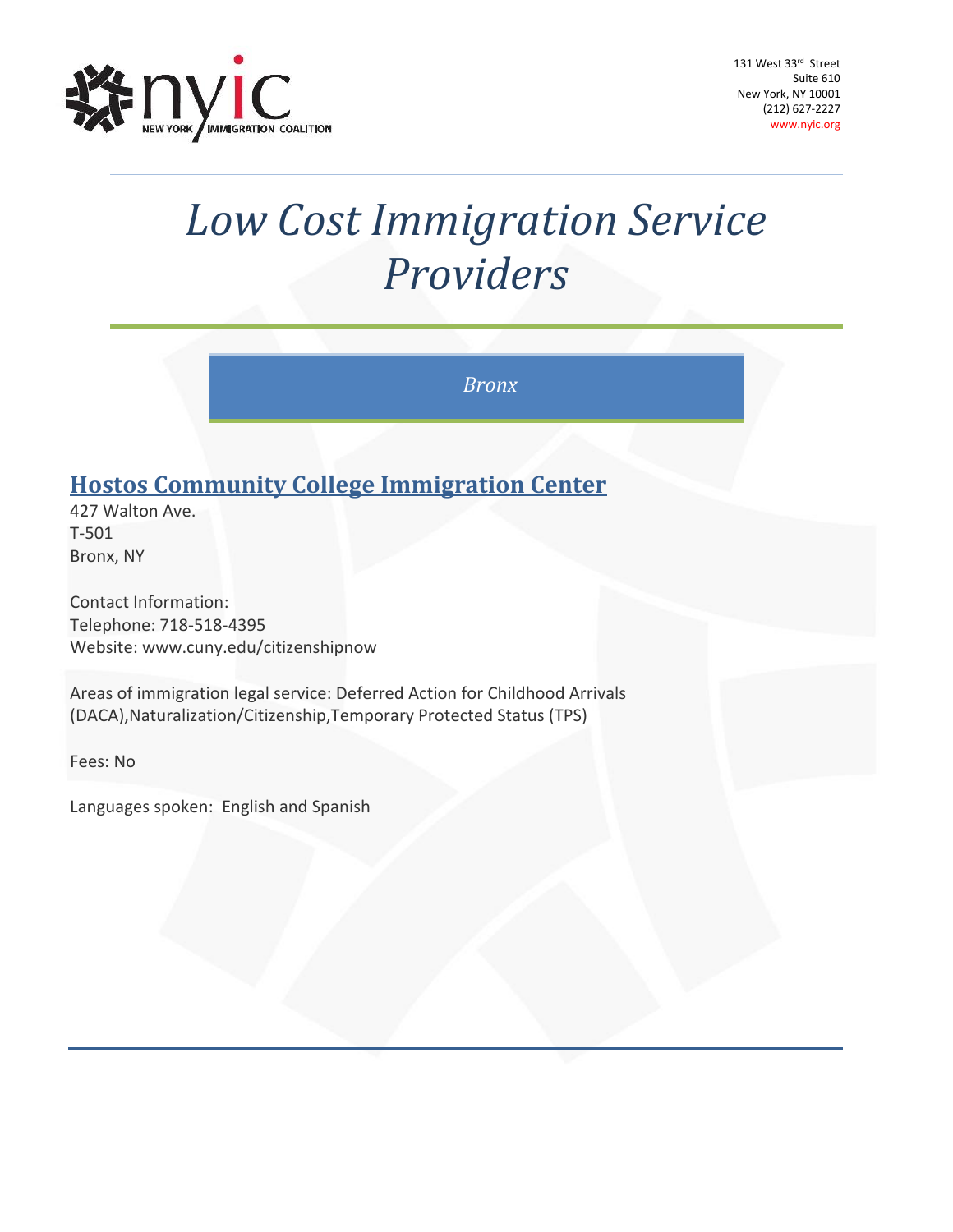

# **Emerald Isle Immigration Center**

4275 Katonah Avenue Bronx, NY 10470 Tel 718-324-3039 Fax 718-324-7741

Hours of Operation: Mon, Tue & Wed 9:30-5:30 Thu 9:30-8 Fri 9-3 3rd Sat each month 9-3 BY APPOINTMENT ONLY [www.eiic.org](http://www.eiic.org/)

Areas of immigration legal services:

- Naturalization/citizenship
- Family-based petitions and adjustment of status applications
- Consular processing

VAWA

- Removal of conditional residence petitions
- Green card renewal/replacements

Limitations of service:

- Assist NYC residents and Irish citizens
- No representation of individuals in removal proceedings

#### **Youth Ministries for Peace and Justice**

1384 Stratford Avenue **Hours** Hours of Operation:

Bronx, New York Monday - Thursday 9AM - 5PM

Telephone: 718.328.5622 Email: hlajara@ympj.org Website: www.ympj.org

Areas of immigration legal service: Citizenship, Consular Processing, Family petitions, Employmentbased, FOIAs, DACA, Adjustment of Status, DACA.

Limitations on services: If we can't handle the issue - we'll make referrals. Fees: No Languages spoken: English/Spanish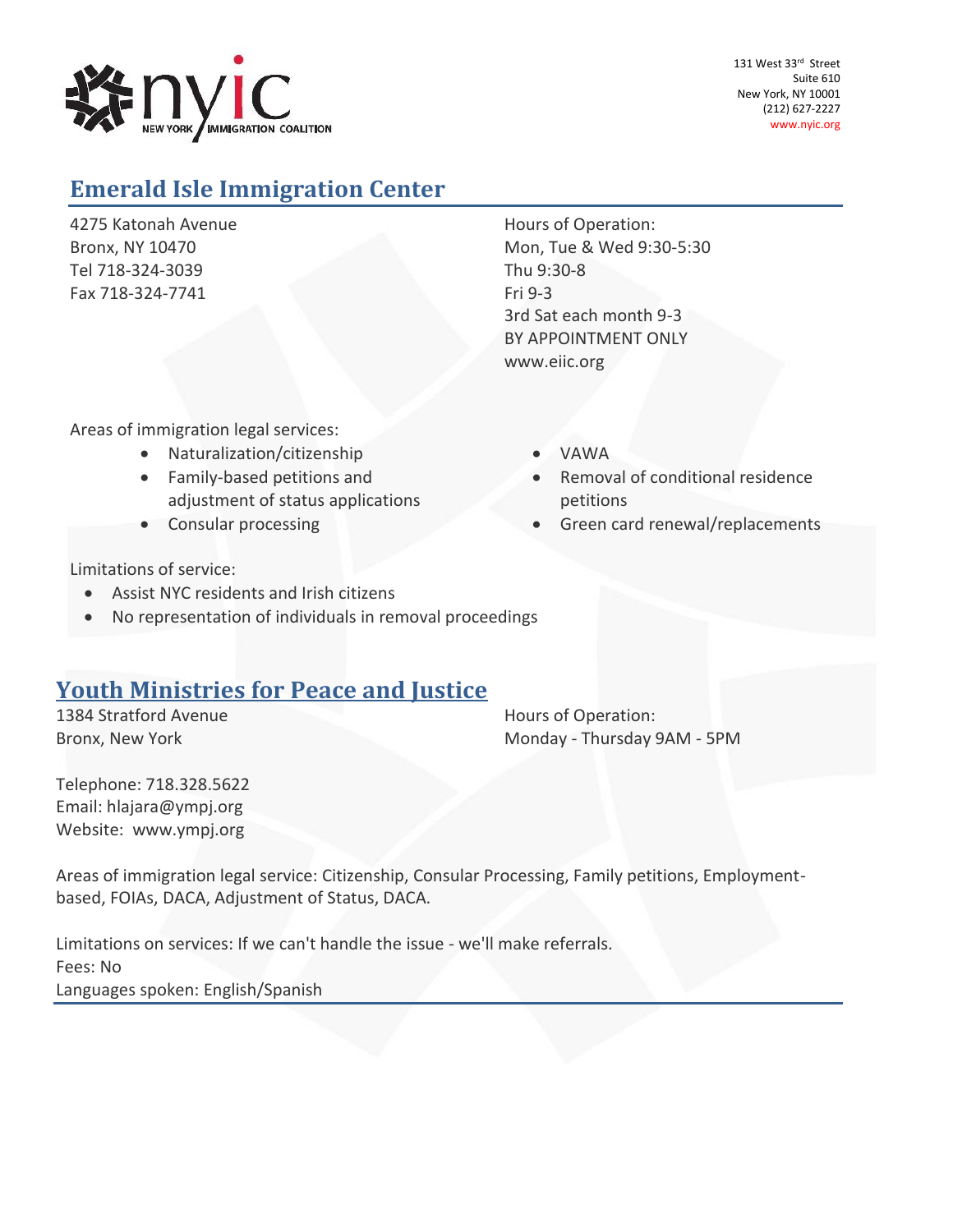

#### **South Bronx United**

594 Grand Concourse, Suite 2 and Suite 3 and Suite 3 and Suite 3 and Suite 3 and Hours of Operation: Bronx, NY 10451 Monday - Friday 10AM - 6PM

Contact Information: Telephone: Email: info@southbronxunited.org Website: www.southbronxunited.org

Areas of immigration legal service: Citizenship, Consular Processing, Family petitions, Employmentbased, FOIAs, DACA, Adjustment of Status, DACA.

Limitations on services: If we can't handle the issue - we'll make referrals. Fees: No Languages spoken: English/Spanish

## **South Bronx United**

594 Grand Concourse, Suite 2 **Hours of Operation:** Bronx, NY 10451 Monday - Friday 10AM - 6PM

Contact Information: Telephone: Email: info@southbronxunited.org Website: [www.southbronxunited.org](http://www.southbronxunited.org/)

## **Sauti Yetu Center for African Women**

2417 3<sup>rd</sup> Ave, Suite 205 **Hours of Operation:** 

Bronx, NY 10451 Monday - Friday 9AM - 5PM

Contact Information: Telephone: 718.665.2486 Email: ttran@sautiyetu.us Website: [www.sautiyetu.us](http://www.sautiyetu.us/)

For intakes, attend weekly walk-in clinic every Thursday fom 9:30 A.M. -1 P.M., or make appointment by phone.

Languages: French, Bambara, Mandingo, Soninke, Doula, and other African languages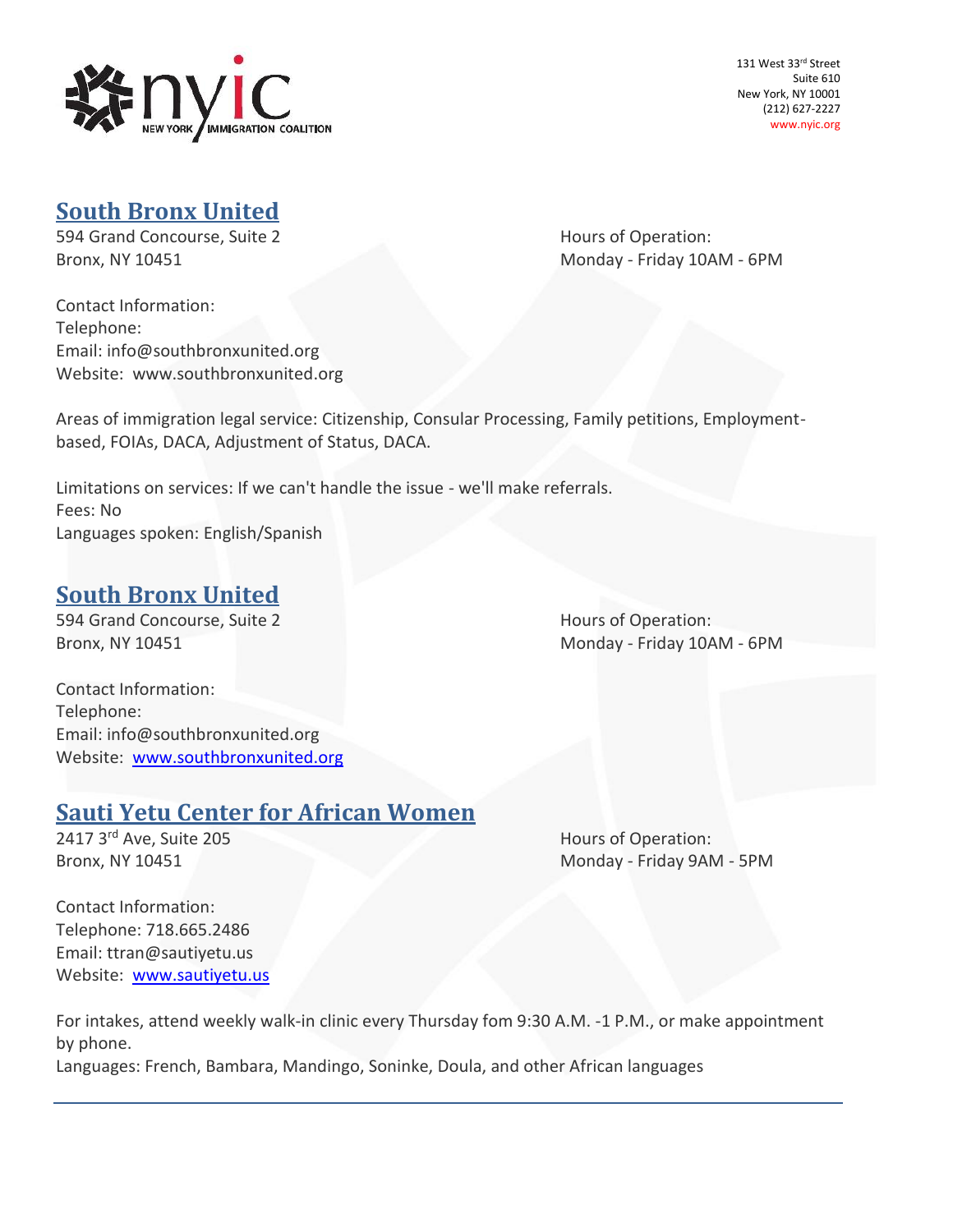

Areas of Legal Service: VAWA Self Petitions, Battered Spouse Waivers, U/T Nonimmigrant visas, Asylum, DACA, TPS, SIJS (family court and immigration), Naturalization, Adjustment of Status, Certificates of Citizenship, Travel Documents, Employment Authorization Documents.

#### **Bronx Legal Services**

349 East 149th Street, Hours of Operation: Telephone: 917-661-4500

10th Floor, Bronx, NY 10451 Monday – Friday: 10am-4pm

Areas of legal service provided: All types except employment-based cases. Fees: No fees charged, must live in the Bronx and meet income requirements. Call to make appointment.

*Brooklyn*

## **The Arab American Family Support Center**

150 Court Street 3rd Floor Brooklyn NY 11201 Tel 718-643-8000 Fax 718-797-0410

Hours of Operation: Monday through Friday 9:00am--5:00pm Hours of intake: Wednesday and Thursday 10:00am–2:00 pm www.aafscny.org

Areas of immigration legal services Naturalization Adjustment of Status

Consular processing Family based petitions

Limitations of service for our regular immigration services:

• Limitation of Service due to staffing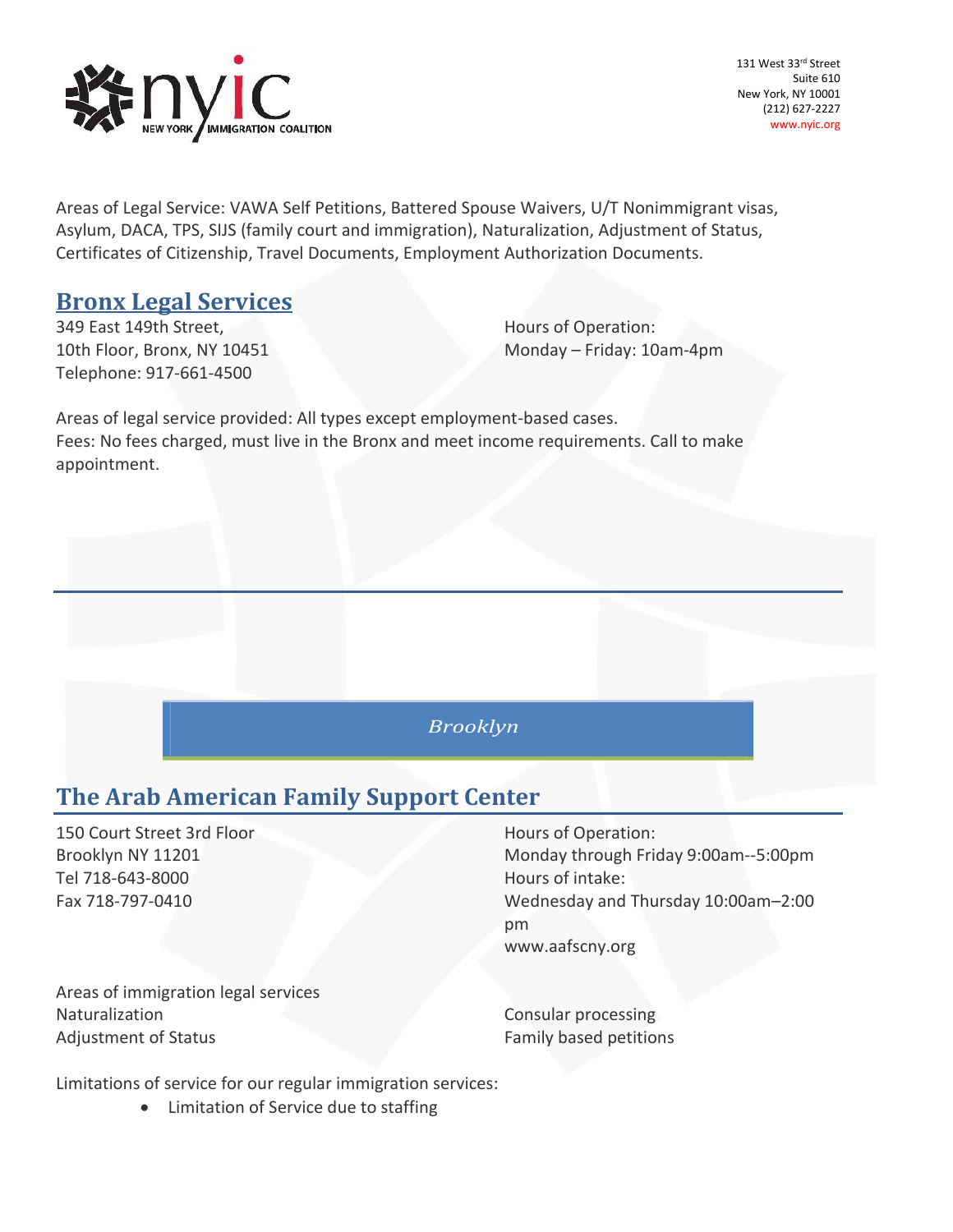

**If we cannot handle the case we will make referrals**

## **Brooklyn Defender Services**

177 Livingston Street, 5th Floor Brooklyn NY 11201 Tel 718-254-0700 info@bds.org

Hours of Operation: Monday through Friday http://bds.org/

Fees: No, although clients must me income requirements. Clients must make appointments. Areas of immigration legal services: Padilla advisals, removal defense, most types of affirmative USCIS applications.

#### **CAMBA Legal Services**

885 Flatbush Ave 2nd Floor Brooklyn, NY 11226 Hours of Operation: Monday through Friday 9:00am--5:00pm Contact Information: Telephone: 718-940-6311

Areas of immigration legal service: Naturalization and Citizenship, Adjustments, VAWA, U and T visas, Family Petitions, TPS, Removal Defense

Limitations on services: By appointment only, income must be below self-sufficiency standards. Fees: No

Languages spoken: Spanish, Haitian-Creole, French

## **Catholic Migration Services**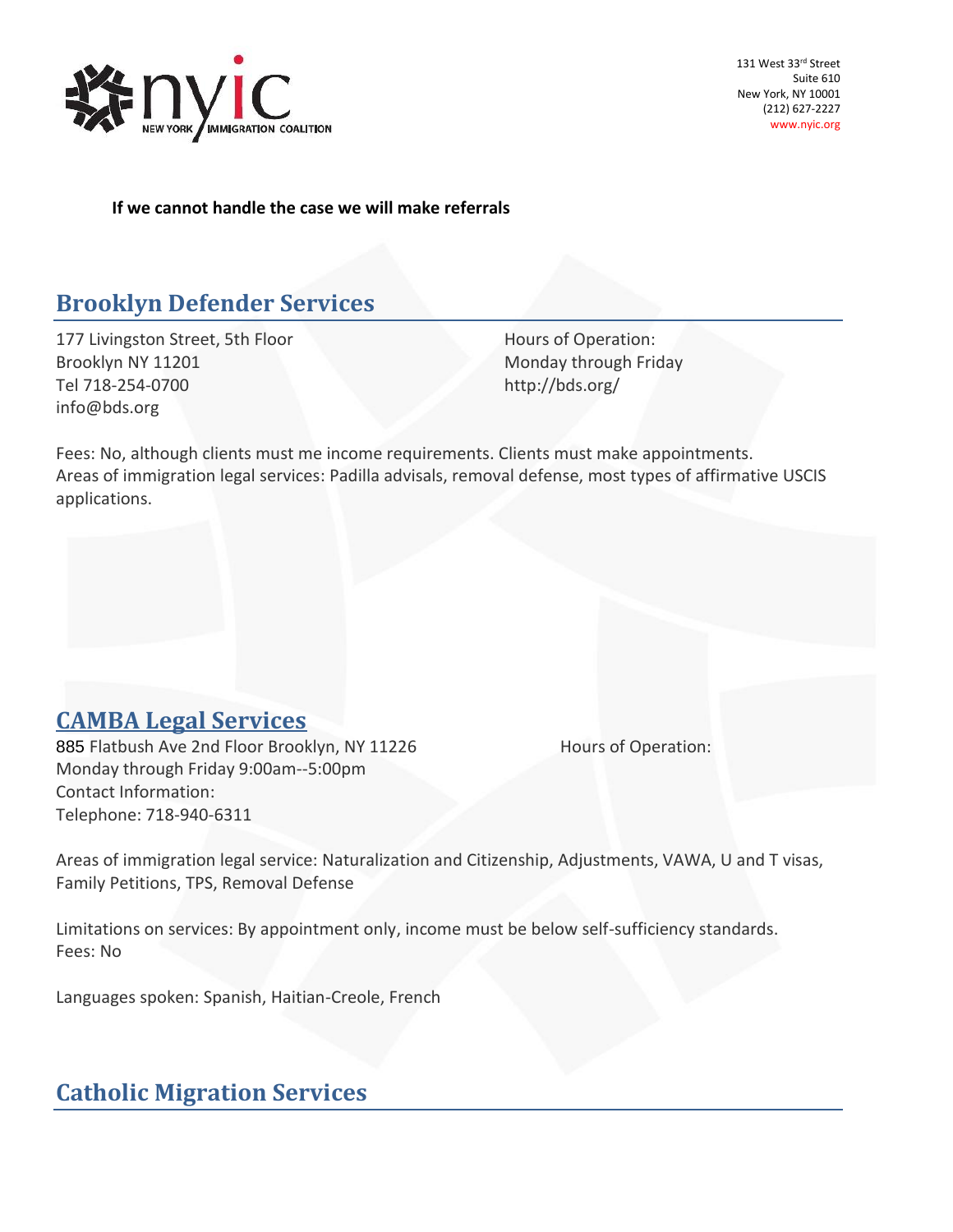

191 Joralemon St., 4th Fl Brooklyn, NY 11201 Tel 718-236-3000 Fax 718-256-9707

Areas of immigration legal services:

- VAWA
- Naturalization
- Adjustment of status
- Consular processing
- Housing

Limitations of service: Will not represent detainees

- Will represent people in removal proceedings
- Must reside within 50 states

Limitations of service for our immigration services:

- Must be Brooklyn or Queens residents
- Must be at or below 200% of the federal poverty line.

# **Central American Legal Assistance**

240 Hooper Street **Hours** Hours of Operation: Brooklyn, NY (Kings) Monday through Friday, 9:00-5:00

Contact Information: Telephone: 718 486 6800 Website: centralamericanlegal.info

Areas of immigration legal service: SIJS, Asylum, Deportation/removal defense, TPS, DACA

Limitations on services: CALA helps persons from Central and South American fleeing violence. We do not do family petitions or naturalization cases except for our own asylum clients. Fees: some free, some low

Languages spoken: Spanish

131 West 33rd Street Suite 610 New York, NY 10001 (212) 627-2227 www.nyic.org

Hour of Operation: Monday through Friday 9:00am to 5:00pm Hours of intake: Tuesday & Thursday 9:00am to 4:00pm [www.catholicmigration.org](http://www.catholicmigration.org/)

- Asylum
- Perm, non-immigrant worker
- Student Visas
- Immigration
- Employment legal matters
- Will represent people with criminal history but with our discretion
- Does not matter about legal status
- We charge nominal fees.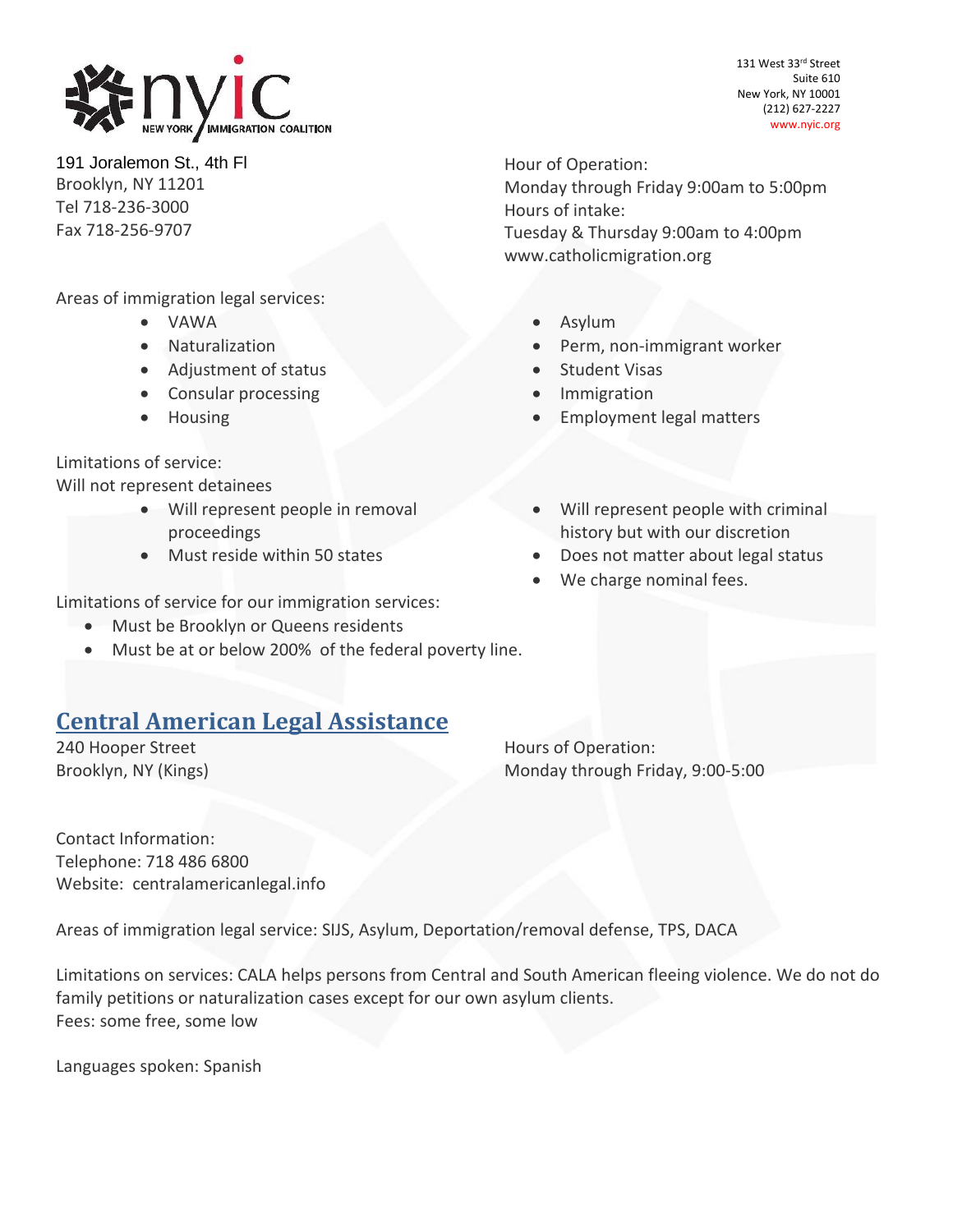

#### **Justice For Our Neighbors (Brooklyn Office)**

260 Quincy Street Hours of Operation: John Wesley United Methodist Church 2nd Monday of every month Brooklyn, NY (Kings) 6:00pm - 9:00pm

Contact Information: Website: http://nyac-jfon.org/

Areas of immigration legal service: VAWA, U Visas, T Visas, Citizenship, SIJS, Asylum, Student Visas, Consular Processing, Deportation/removal defense, TPS, Family petitions, Employment-based, FOIAs, Waivers, DACA

Limitations on services: By appointment only Fees: No

Languages spoken: English, Spanish

# **Medgar Evers College Immigration Center**

1150 Carroll St., Room 226 Brooklyn, NY (Brooklyn)

Contact Information: Telephone: 718-270-6292 Website: www.cuny.edu/citizenshipnow

Areas of immigration legal service: Deferred Action for Childhood Arrivals (DACA),Naturalization/Citizenship,Temporary Protected Status (TPS)

Fees: No

Languages spoken: English, Spanish and Polish

#### **Polish American Community Services, Inc. (PAX)**

112B Nassau Avenue Brooklyn, NY 11222 Tel 718-389.7580 Fax 718-389.7582 [www.imigracja.us](http://www.imigracja.us/)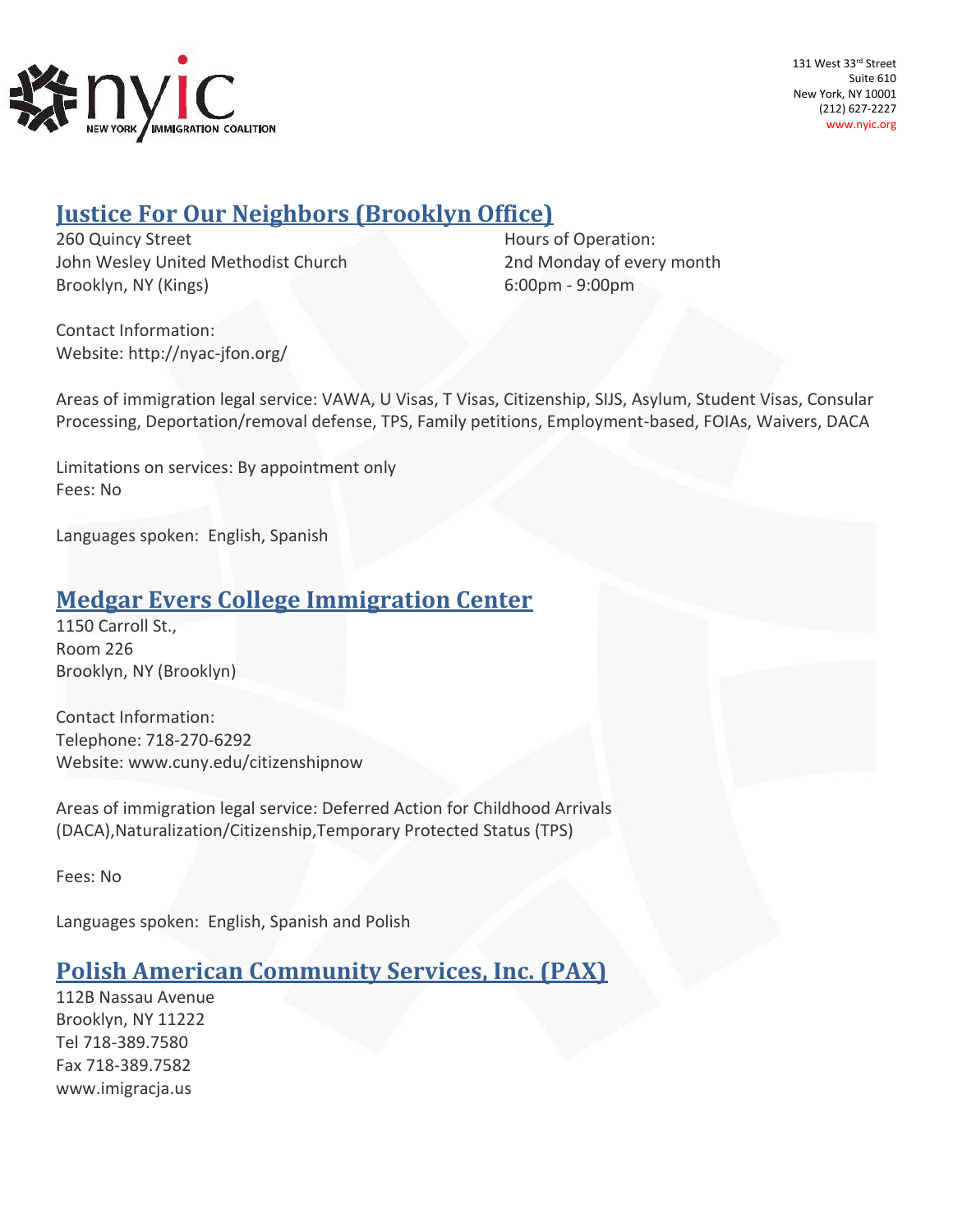

#### **Safe Horizon Immigration Law Project**

50 Court Street, 8th fl Hours of Operation:

Brooklyn, New York (Kings) The Monday-Friday, 9:00-5:00 (official hours)

Contact Information: Telephone: 718-943-8632

www.safehorizon.org

Areas of immigration legal service: VAWA, U Visas, Citizenship, Asylum, Consular Processing, Deportation/removal defense, TPS, Family petitions, FOIAs, Waivers, DACA, accept SIJ eligible clients but do not represent in Family Court

Limitations on services: Legal consultations by appointment only. Fees: not for consultation; varies for representation

Languages spoken: Spanish, French

#### **Sanctuary for Families**

350 Jay Street, 15th Floor Brooklyn, NY 11201 Tel: (212) 349 6009 ext. 246 Hours of operation Monday-Friday 9 am and 3 pm

## **Shorefront YM-YWHA of Brighton-Manhattan Beach, Inc.**

3300 Coney Island Avenue Brooklyn, NY 11235 Tel 718-646-1444 Fax 718-646-0376

Hours of operation: Monday-Thursday 8:30 am-9:00pm Friday 8:30am-5:00pm Sunday 9:00am-5:00pm www.shorefronty.org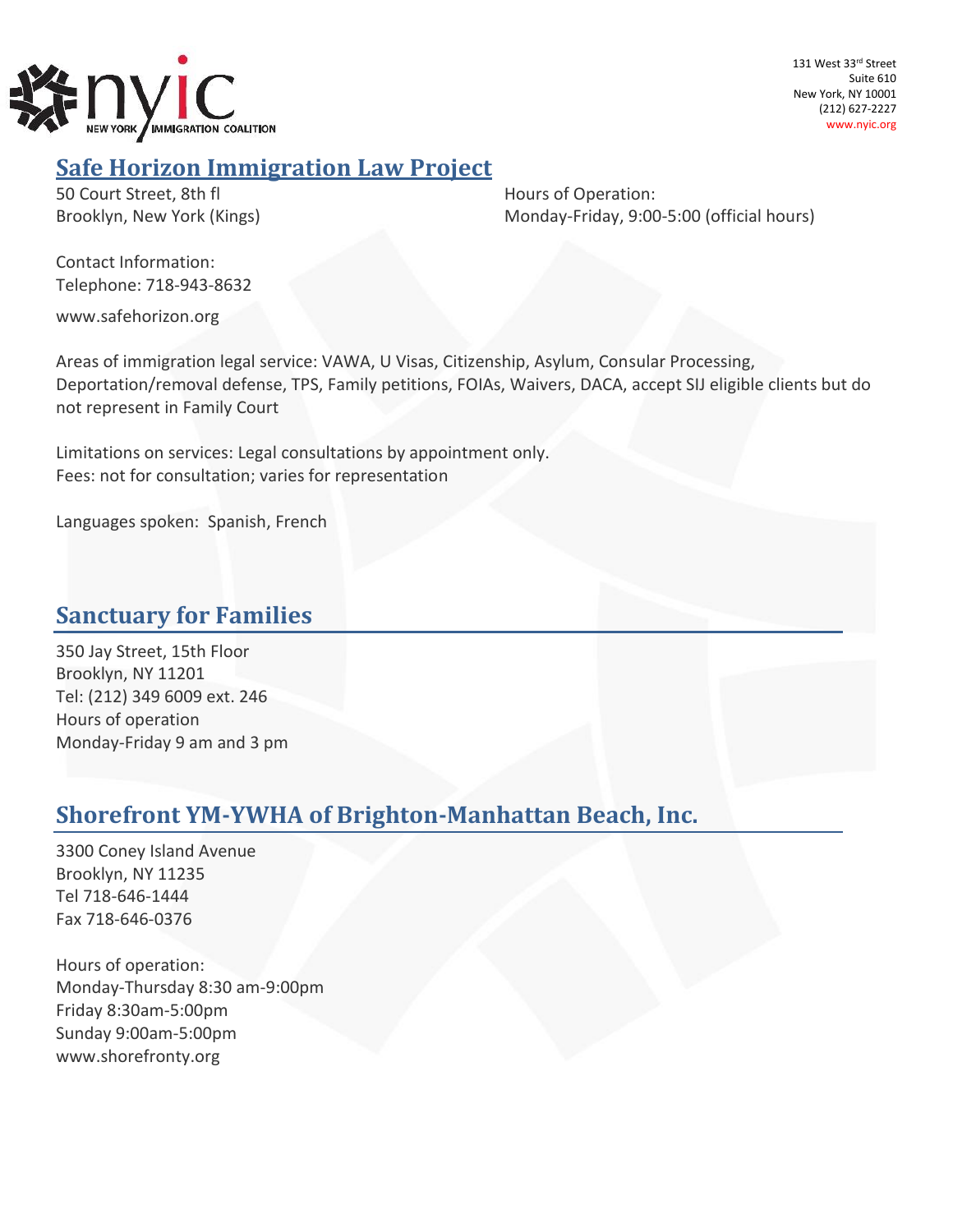

#### **South Side Community Mission**

250 Hooper Street **Hours of Operation:** 

Brooklyn, New York (Kings) 9:00 a.m. to 5: p.m. from Monday to Friday

Contact Information: Telephone: 718-387-3803 Email: sscmny@aol.com

Areas of immigration legal service: Citizenship, Consular Processing, Family petitions

Limitations on services: by appointment to do paperwork preferably by appointment for a consultation. Fees: Sliding Scale

Languages spoken: English and Spanish

*Long Island*

#### **Nassau County**

#### **CARECEN**

91 N. Franklin St. Suite 208 Hours of Operation: 2pm

Hempstead, New York (Nassau) 9-5 M-F Closed between 1pm and

Contact Information: Telephone: 516-489-8330 Website: https://carecenny.wordpress.com/

Areas of immigration legal service: Citizenship, SIJS, Asylum, Consular Processing, TPS, Family petitions, Waivers, DACA, DAPA Limitations on services: Call for an appointment. Some services have geographical limits. Fees: Some sevices have fees and others do not Languages spoken: Spanish, English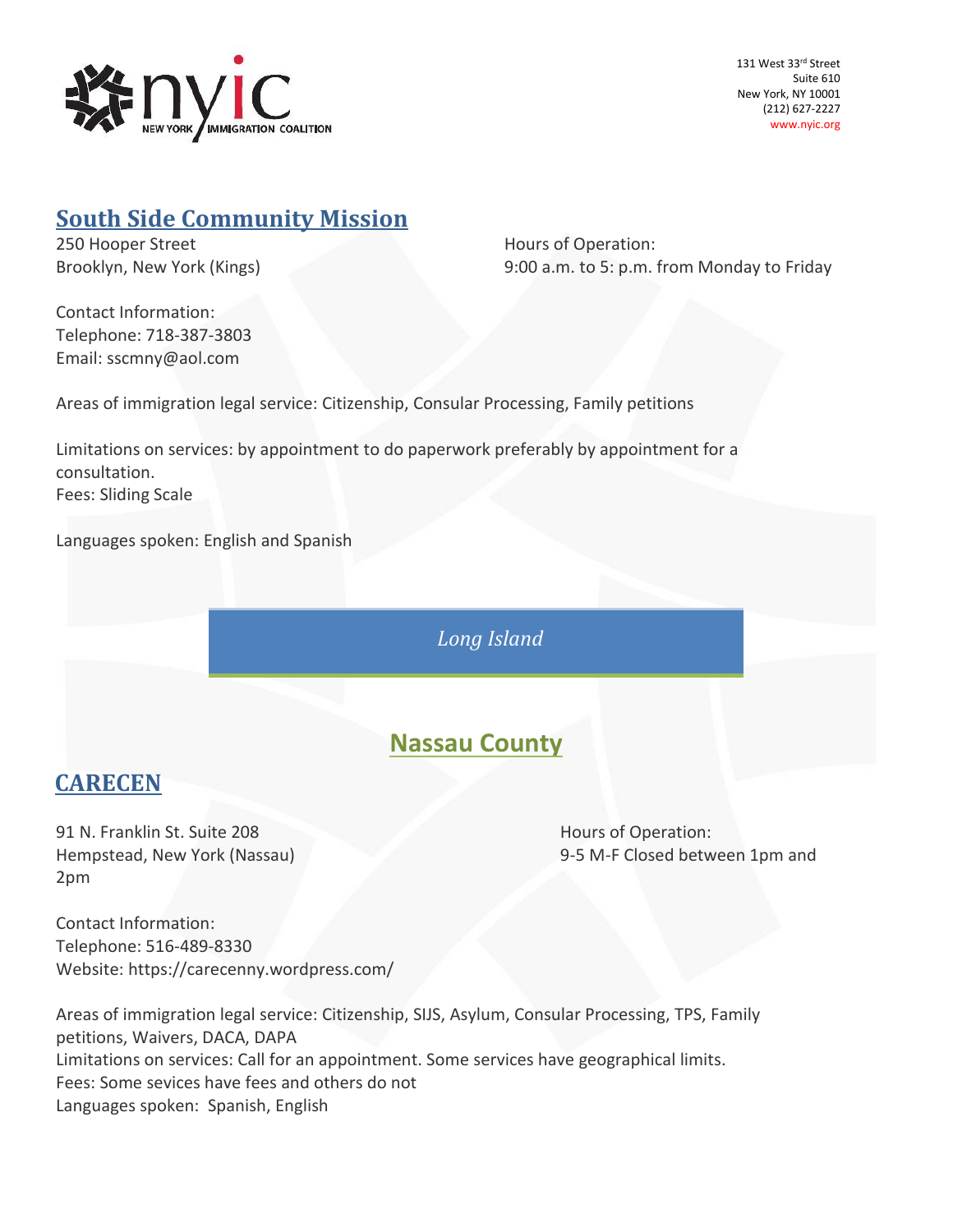

#### **Education and Assistance Corp. (EAC)**

50 Clinton Street Hempstead, NY 11550 Tel 516-539-0150 Fax 516-539-0160 [www.eacinc.org](http://www.eacinc.org/)

## **Justice For Our Neighbors (Long Island Office)**

130 West Old Country Road **Hours of Operation:** Hicksville United Methodist Church 2nd Saturday of each month Hicksville, NY 10:00am - 2:00pm

Contact Information: Telephone: 516-931-2626 Website: http://nyac-jfon.org/

Areas of immigration legal service: VAWA, U Visas, T Visas, Citizenship, SIJS, Asylum, Student Visas, Consular Processing, Deportation/removal defense, TPS, Family petitions, Employment-based, FOIAs, Waivers, DACA

Limitations on services: By appointment only Fees: No

Languages spoken: English, Spanish

#### **La Fuerza Unida**

1 School Street Suite 320 Glen Cove NY 11542 Tel 516-759-0788

#### **Nassau County Hispanic Foundation, Inc. Immigration Law Service**

233 Seventh Street, 3rd Floor Garden City, NY 11530 Tel 516-742-0067

#### **Unidad Civica Hispano Americana de New York**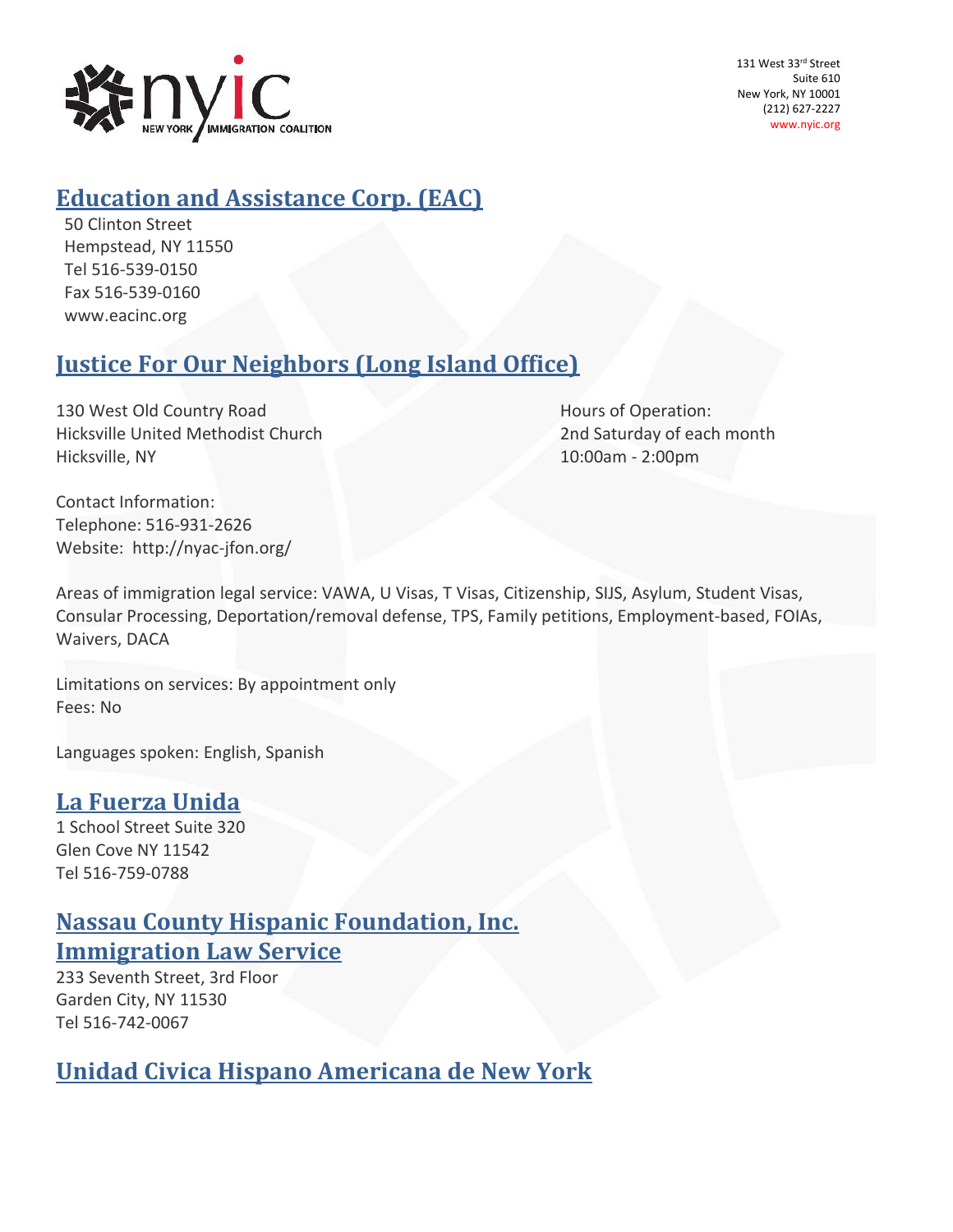

P.O. Box 246 Glen Cove, NY 11542 131 West 33rd Street Suite 610 New York, NY 10001 (212) 627-2227 www.nyic.org

# **Suffolk County**

## **Migration Office of Catholic Charities**

143 Schleigel Boulevard Hours of Operation: Monday - Friday 9:00am to 5:00pm Walk-in Consultations Tuesdays 5:00pm to 7:30pm and Fridays 9:30am to 11:30am. Additional evening hours on Tuesdays 5:00pm to 7:30pm (first 4 Tuesdays of the month) Contact Information: Telephone: 631-789-5210 Email: [realpe.lya@catholiccharities.cc](mailto:realpe.lya@catholiccharities.cc) Website: [www.catholiccharities.cc](http://www.catholiccharities.cc/)

Areas of immigration legal service: VAWA, U Visas, T Visas, Citizenship, SIJS, Asylum, Consular Processing, Deportation/removal defense, TPS, Family petitions, FOIAs, Waivers, DACA, Religious R-1

Limitations on services: By appointment only

Fees: Yes, Sliding Scale

Languages spoken: Spanish, French, French Creole, Polish Additional information:

**Covers all of Nassau and Suffolk County**

Information and consultation services provided at the following parishes, need to call for schedule: Brentwood - PRONTO Central Islip - St. John of God Church Hempstead - Our Lady of Loretto Church Huntington Station - St. Hugh of Lincoln GlenCove - St. Patricks Church Patchogue/Medford - Patchogue/Medford Public Library Riverhead - St. John the Baptist Church Southampton - Sacred Hearts of Jesus and Mary Church. Uniondale - St. Martha's Church Westbury - St. Brigid Church Wyandanch - Our Lady of Miraculous Medal Church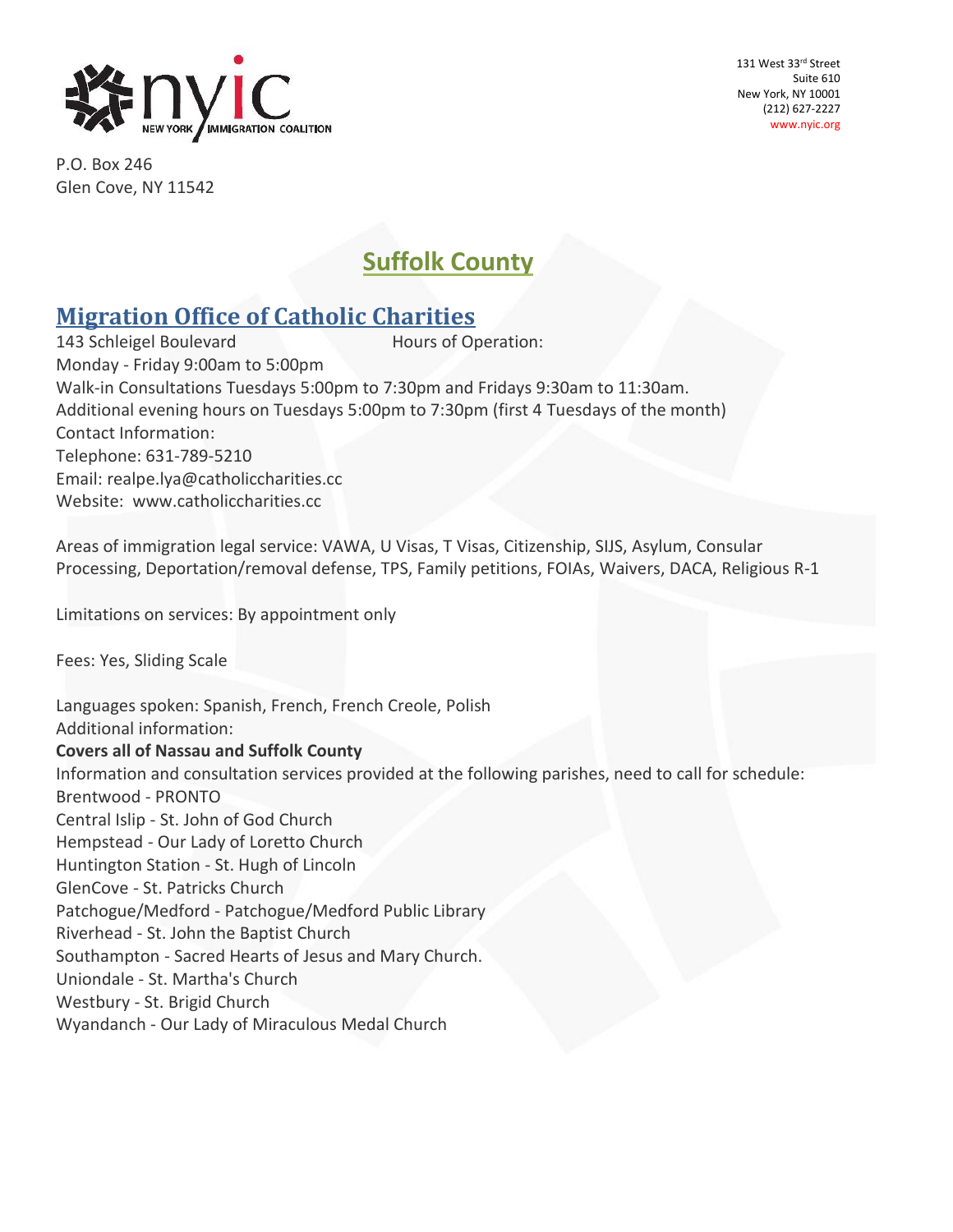

#### *Manhattan*

# **1199SEIU Citizenship Program**

330 W. 42nd Street New York, NY -3rd fl. 10036 Mailing Address: P.O. Box 0048 New York, NY 10108-0048

 Tel 646-473-8915 Fax 646-473-8919 Hours of operation: Monday through Friday 9:00am--5:00pm Hours of intake: Monday through Friday 10:00am--3:00pm

Areas of immigration legal services

- N-400
- I-90
- $\bullet$  N-565
- N-648
- FOIA's
- citizenship classes to study U.S. history, government and civics in

preparation for the naturalization exam and interview

- English as a Second Language [ESL] classes are also available
- $\bullet$  AR-11
- InfoPass appointments
- We are accredited and sign G-28's for all applicants

Limitations of service:

Applicants must be members of 1199SEIU Healthcare Workers East Union

## **African Hope Committee, Inc.**

441 Convent Avenue, Suite 4D New York, NY. 10031 Tel 212-862-9010 Fax 212-862-1949

Areas of immigration legal services

- Family and Employment Based Immigration
- Detention and Deportation
- Naturalization and Citizenship
- Asylum

 [www.afriquehope.org](http://www.afriquehope.org/) Hours of operation: Monday-Friday 9:30am-5:30pm Hours of intake: 12:00pm-6:00pm

- Lawful Permanent Residency/Green-Card
- Consular Visa
- VAWA
- Deferred Action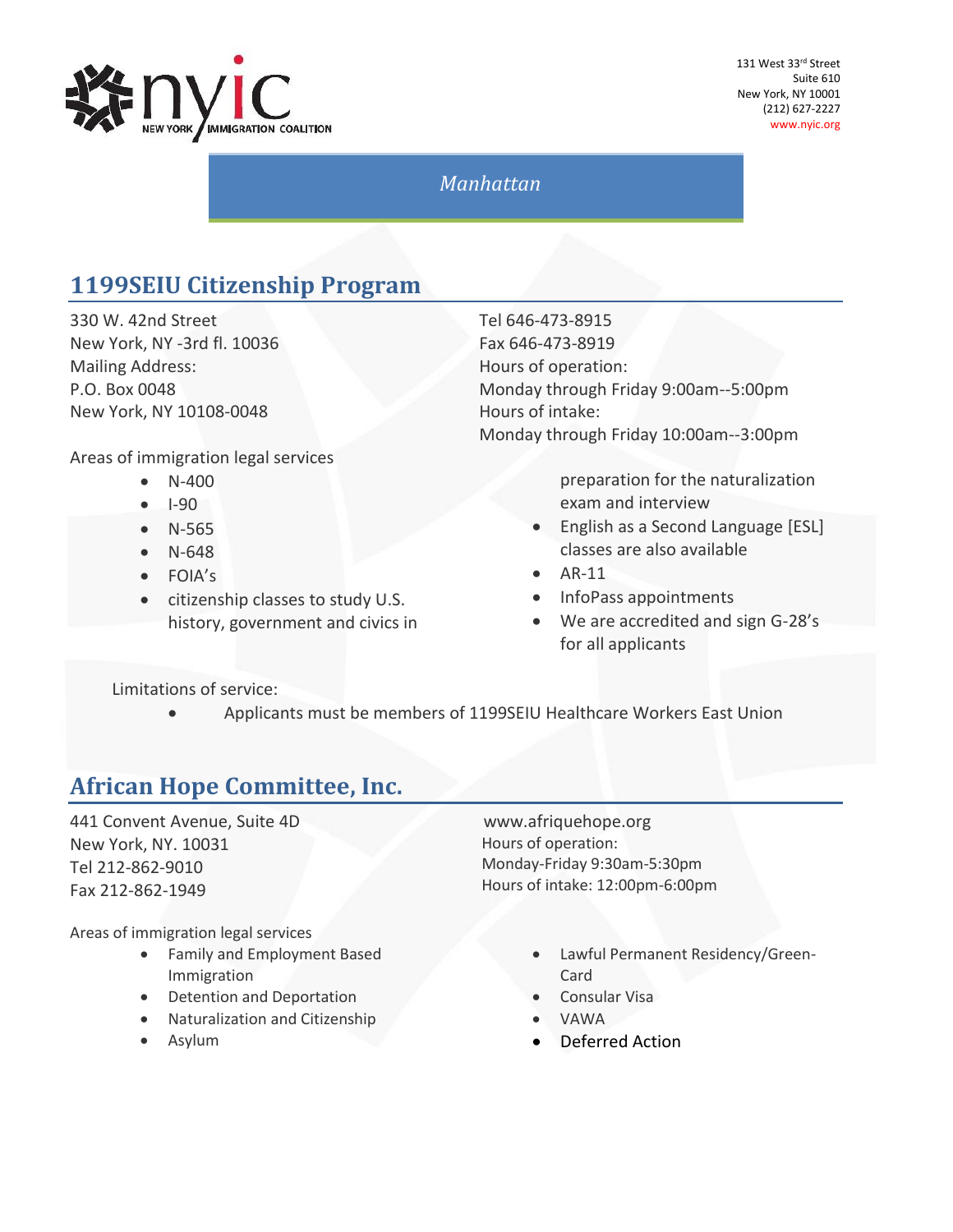

#### **African Services Committee**

429 West 127th St **Hours** of Operation: New York, New York Monday through Friday, 9 AM to 5 PM

Contact Information: Telephone: 2122223882 Email: [corinab@africanservices.org](mailto:corinab@africanservices.org) Website: www.africanservices.org

Areas of immigration legal service: U Visas, Citizenship, SIJS, Consular Processing, Deportation/removal defense, TPS, Family petitions, FOIAs, Waivers, DACA, VAWA, asylum, and medical deferred action

Limitations on services: Free immigration services are available to those meeting NYC residency, income, and/or medical eligibility requirements. Nominal fee immigration services are open to all through our Immigrant Community Law Center (ICLC).

Fees: No, if eligible for free services as described above. Yes, if receiving services through our Nominal Fee Legal Clinic.

Languages spoken: French, Spanish

## **Americans for Equality**

111 Division Street New York, NY 10002-6103 Tel 212-979-8988 Hours of operation: Monday through Friday 9:00am to 5:00pm [www.aafe.org](http://www.aafe.org/)

#### **Cabrini Immigrant Services**

New York, NY 10002 Tel 212-791-4590 Fax: 212-791-4592

139 Henry Street [www.cabrini-eldercare.org](http://www.cabrini-eldercare.org/)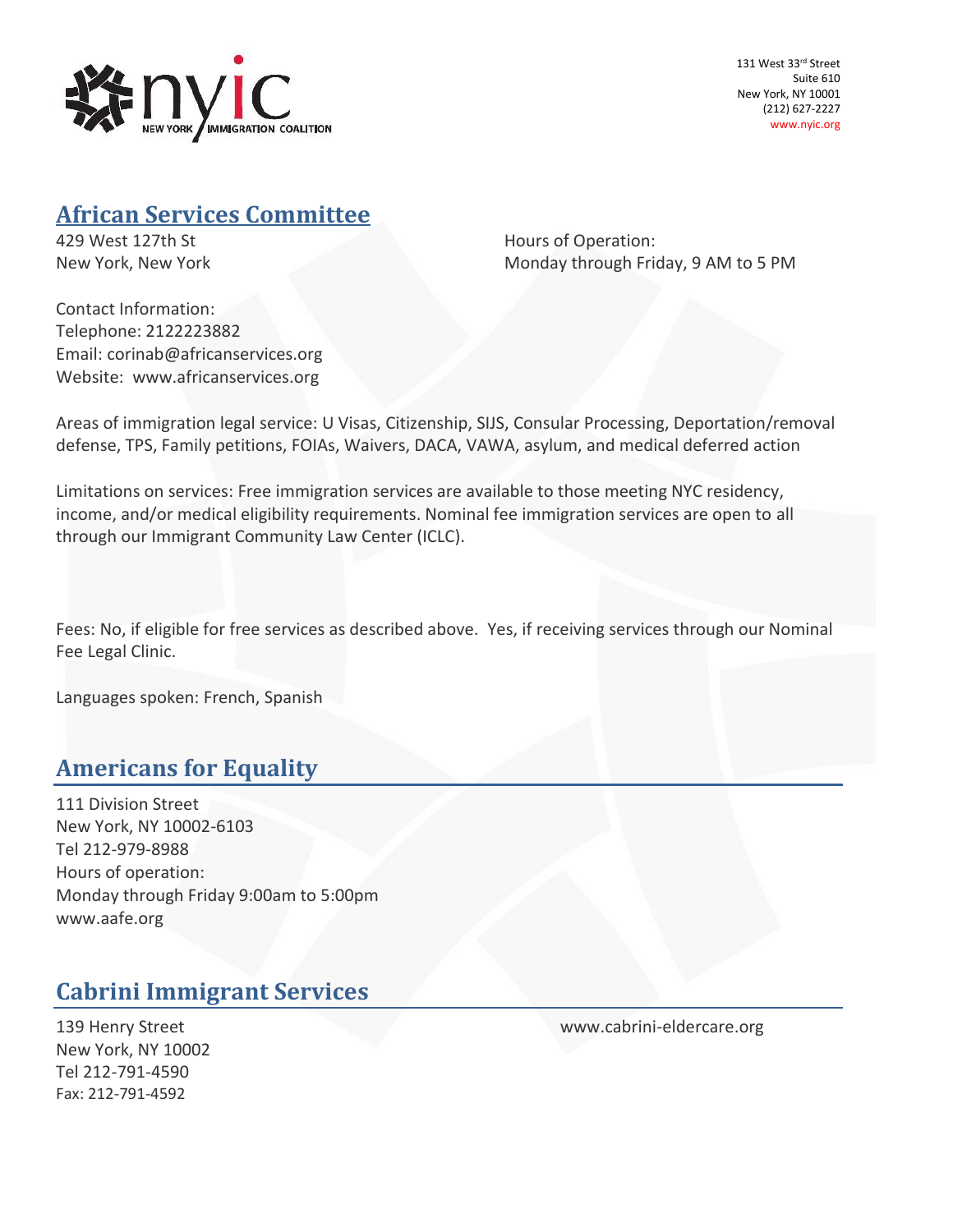

Intake hours: **BY APPOINTMENT ONLY** Monday-Friday

#### **Catholic Charities Community Services, Immigration Legal Services**

80 Maiden Lane **Hours of Operation:** 13th Floor Monday - Friday: 9am - 5pm New York, NY Walk-ins Thursdays only: 8:30am - 11am

Contact Information: Telephone: 2124193700 Email: lindita.berdynaj@archny.org Website: catholiccharitesny.org

Areas of immigration legal service: VAWA, U Visas, T Visas, Citizenship, SIJS, Consular Processing, Deportation/removal defense, TPS, Family petitions, FOIAs, Waivers, DACA

Fees: Yes, Sliding Scale

Languages spoken: About 200 languages through a language phone service.

#### **Church World Service**

According to the Hours of Operation: p.m. New York, New York (New York)

Suite 700 Monday through Friday from 9 a.m. to 5

Contact Information: Telephone: 212-870-2814 Email: Lbaez@cwsglobal.org Website: www.cwsglobal.org

Areas of immigration legal service: VAWA, U Visas, Citizenship, Asylum, Student Visas, Consular Processing, TPS, Family petitions, FOIAs, Waivers, DACA

Limitations on services: By appointment only Fees: Yes, Sliding Scale

Languages spoken: English, Spanish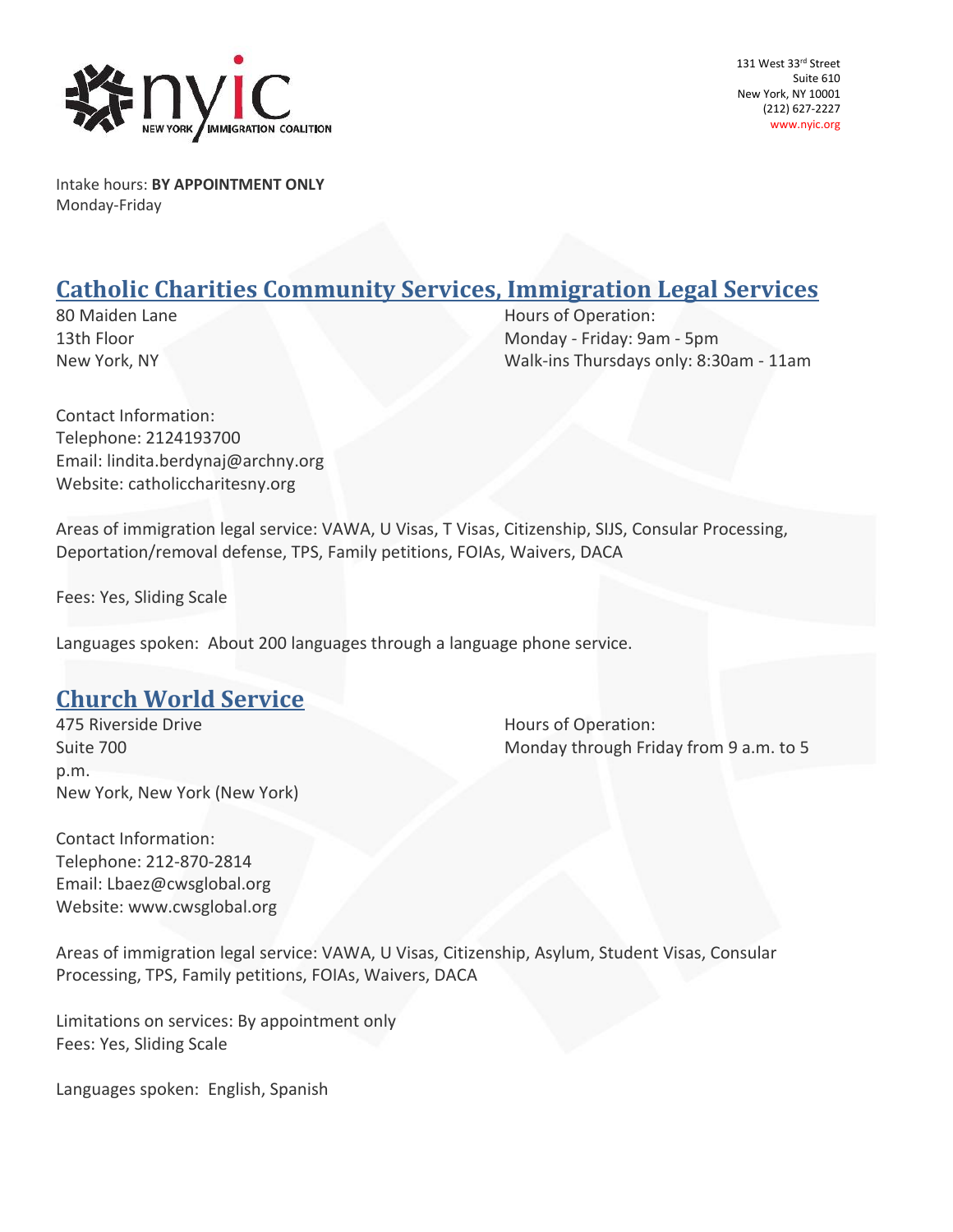

Additional information: Office is located between Broadway and Riverside Drive. CWS is providing free citizenship services at this time. A few times a year, we schedule consultations on Thursday evenings or Saturday mornings.

## **City College Immigration Center**

160 Convent Ave North Academic Center, Rm. 1-206 New York, NY

Contact Information: Telephone: 212-650-6620 Website: www.cuny.edu/citizenshipnow

Areas of immigration legal service: Deferred Action for Childhood Arrivals (DACA),Naturalization/Citizenship,Temporary Protected Status (TPS)

Limitations on services: Fees: No

Languages spoken: English, Spanish, and Italian

## **City Bar Justice Center**

42 West 44th Street **Hours of Operation:** New York, NY Monday - Friday 9 AM - 6 PM

Contact Information: Telephone: 212-382-6710 Website: http://www2.nycbar.org/citybarjusticecenter/

Areas of immigration legal service: VAWA, U Visas, T Visas, SIJS, Asylum, Deportation/removal defense, TPS, DACA

Limitations on services: Individuals will be seen by appointment only. The City Bar Justice Center primarily serves low income individuals residing in New York City. There is also limited capacity for representing individuals in the surrounding counties (e.g. Westchester, Nassau, Fees: No

Languages spoken: Spanish, French, Haitian Creole, Russian, and Mandarin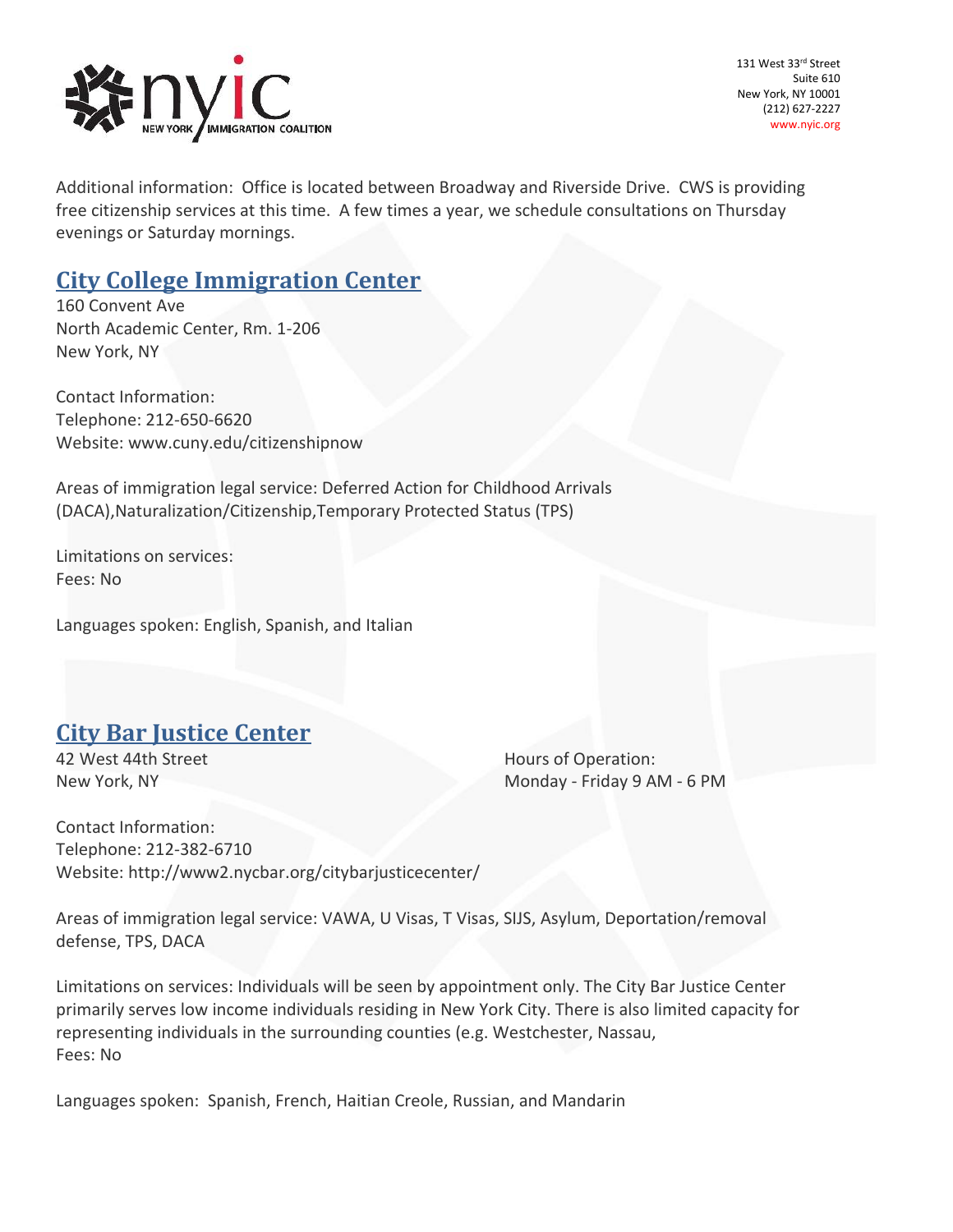

Additional information: Please call 212-382-6710 to be directed to the immigration projects within the City Bar: Immigrant Outreach Project, Immigrant Women and Children Project, and Refugee Assistance Project. Please note that the directory is in English and Spanish only.

#### **CUNY Express Immigration Services**

560 W. 181st Street New York, NY

Contact Information: Telephone: 212-568-4692 Website: www.cuny.edu/citizenshipnow

Areas of immigration legal service: Deferred Action for Childhood Arrivals (DACA), Naturalization/Citizenship, Temporary Protected Status (TPS) Fees: No

Languages spoken: English and Spanish

#### **Episcopal Migration Ministries**

The Episcopal Church Center 815 Second Avenue New York, NY 10017 Tel 212.716.6000 [www.episcopalchurch.org](http://www.episcopalchurch.org/)

#### **Gay Men's Health Crisis, INC.**

446 West 33rd Street New York, NY 10001 Tel 212-367-1328 or 212-367-1308 Hours: 9 AM – 5PM Email: vishalt@gmhc.org [www.gmhc.org](http://www.gmhc.org/)

Languages: English, Spanish, French, Arabic.

Limitations of service: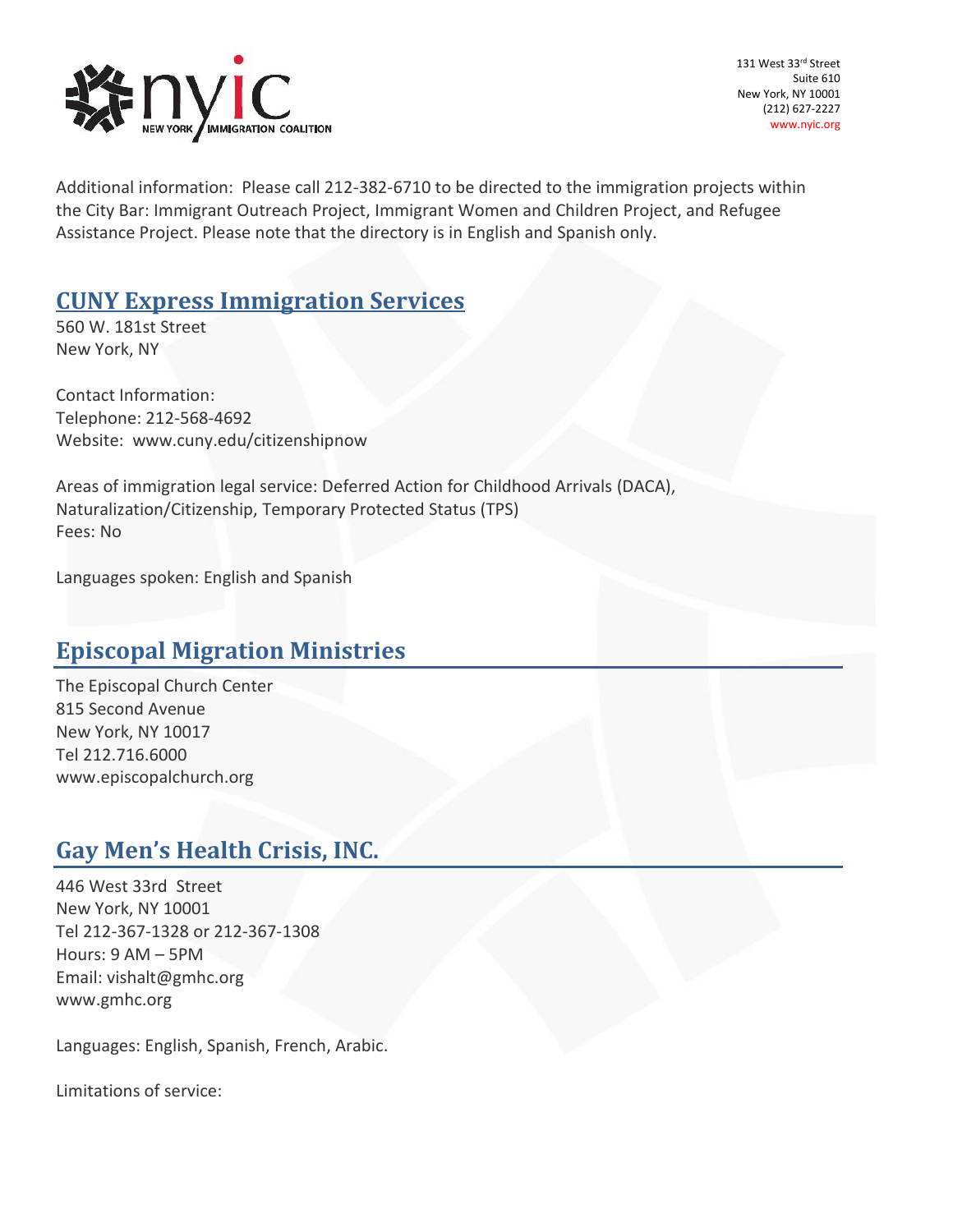

- HIV positive individuals only
- Call for an appointment and must be living in one of the five boroughs of New York City

## **Hebrew Immigrant Aid Society (HIAS, Inc.)**

333 Seventh Avenue, 16th floor New York, NY 10001 Tel 212-967-4100 Fax 212-967-4442

 Hours of operation: Monday through Friday 9:00am to 5:00pm Hours of intake: BY APPOINTMENT ONLY [www.hias.org](http://www.hias.org/)

Areas of immigration legal services

**•** Limited asylum and detention services

Limitations of service:

 Asylum cases represented by HIAS are determined by the funding criteria We primarily accept cases of persecuted scholars, scientists, artists, and professionals.

#### **Her Justice**

100 Broadway **Hours** Hours of Operation: New York, NY (New York)

10th Floor Office hours are 9:30-5:30

Contact Information: Telephone: 212-695-3800 Email: ssaul@herjustice.org Website: www.herjustice.org

Areas of immigration legal service: VAWA, U Visas, Battered Spouse Waiver

Limitations on services: Services are provided to low-income individuals who identify as female or gender non-confirming who are residents of New York City Fees: No

Languages spoken: Spanish, French, Korean, Cantonese, Russian, Romanian

Additional information: Immigration intake is through the Family Justice Centers (walk-in centers, 9-5) in the Bronx, Queens, Manhattan and Brooklyn

#### **HIV Law Project**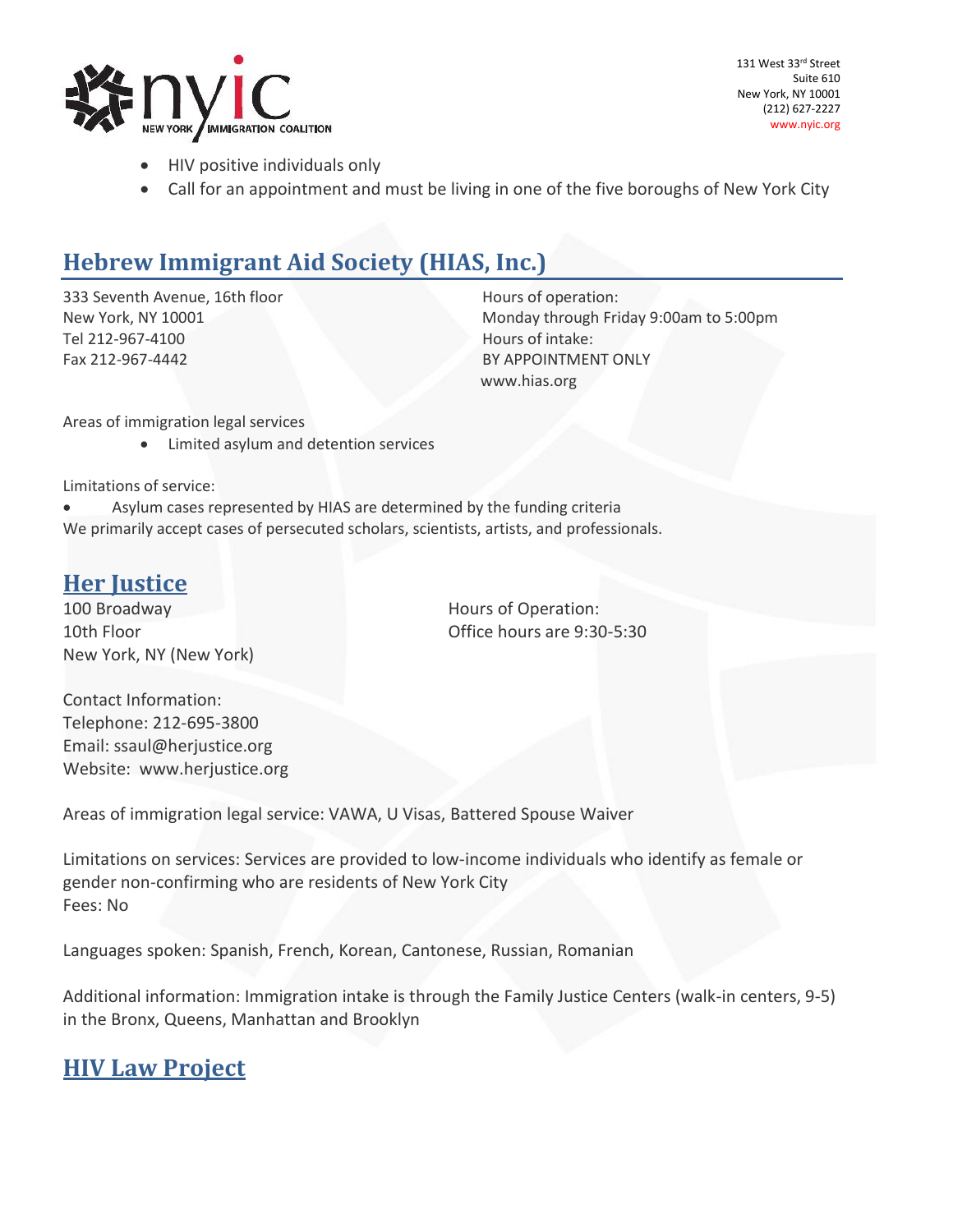

81 Willoughby Street, 5<sup>th</sup> Floor Brooklyn, NY 11201 Phone 212-577-3001 Fax 718-408-6510 [www.hivlawproject.org](http://www.hivlawproject.org/)

Hours of Operation: Monday-Friday, 9:30-5:30; Telephonic intake screening: (212) 577-3001

Areas of immigration legal service: Asylum, Deportation/removal defense, VAWA, U Visas, Naturalization, TPS, Family petitions, FOIAs, Waivers, DACA, accept SIJ eligible clients but do not represent in Family Court, Deferred Action based on serious medical needs Limitations on services: represent HIV+ clients only

Fees: no fees, income restrictions apply Languages spoken: Spanish, French, Mandarin

#### **Housing Conservation Coordinators**

**777 10th Avenue Hours of Operation:** New York, New York (New York) New York Monday-Thursday: 9am - 6pm

 Friday: 9am - 5pm We are closed on all major holidays.

Contact Information: Telephone: (212) 5451-5996 Email: alobiondo@hcc-nyc.org Website: www.hcc-nyc.org

Areas of immigration legal service: VAWA, U Visas, T Visas, Citizenship, SIJS, Asylum, Consular Processing, Deportation/removal defense, TPS, Family petitions, FOIAs, Waivers, DACA

Limitations on services: By appointment only. Fees: No

Languages spoken: Spanish

Additional information: Immigration intake is through our clinic which is held two Tuesdays per month from 5-8 p.m, by appointment only. Call our main number and ask to be scheduled.

## **Human Rights First**

75 Broad St. 31st Floor **Hours** Broad St. 31st Floor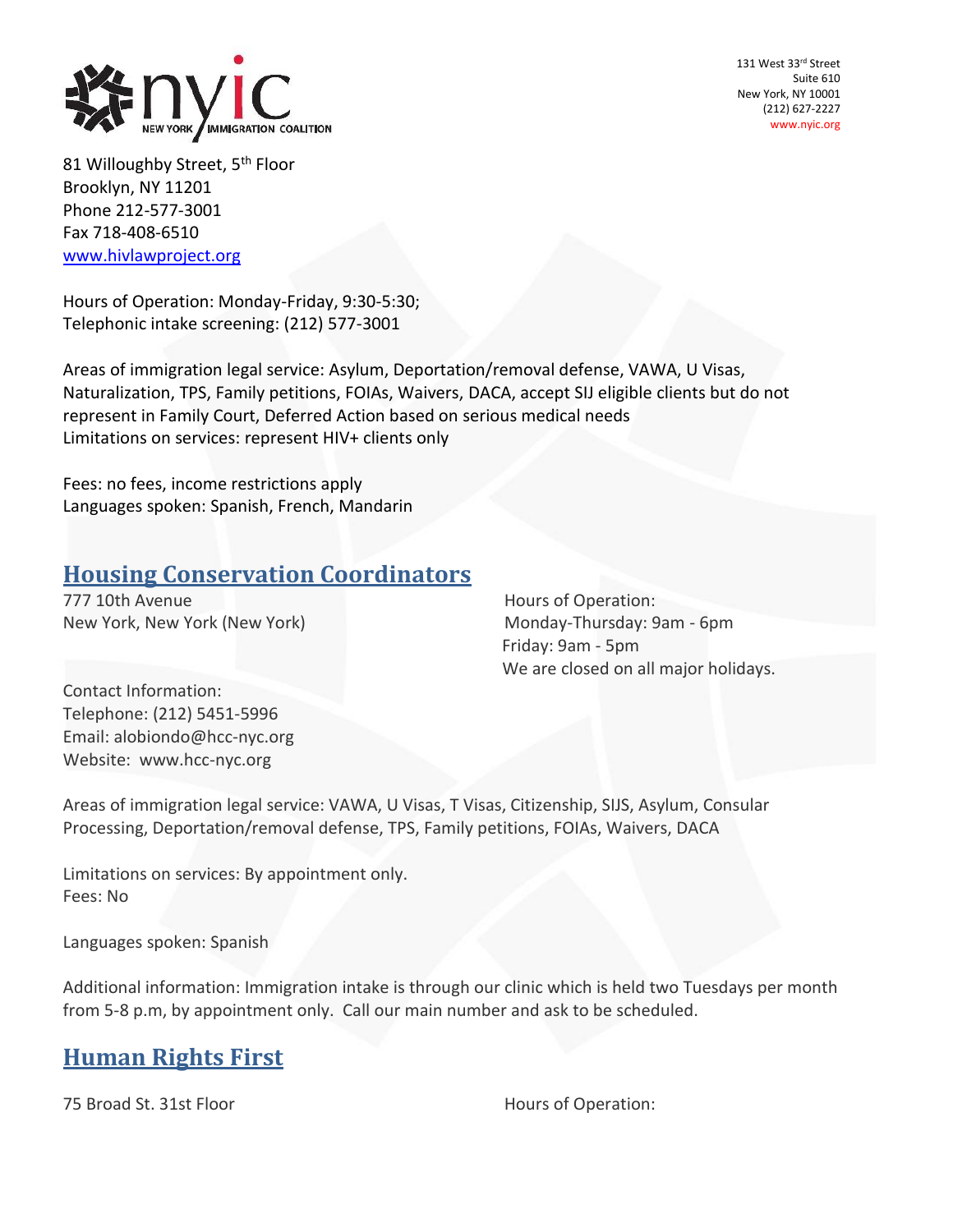

New York, NY Monday through Friday, 9 a.m. to 5:30 p.m.

Contact Information: Telephone: (212) 845-5200 Website: www.humanrightsfirst.org

Areas of immigration legal service: SIJS, Asylum

Limitations on services: Must reside in New York metropolitan area or Long Island. Low income. No criminal history.

Fees: No

Languages spoken: Spanish, French, Arabic, English

# **Immigration Equality**

40 Exchange Place Suite 1705 New York, NY 10005 Tel 212-714-2904 Fax 212-714-2973

 Hours of operation: Monday through Friday 9:30am--5:30pm Hours of intake: Monday through Friday 9:30am to 5:30pm [www.immigrationequality.org](http://www.immigrationequality.org/)

Areas of immigration legal services

- Asylum cases based on sexual orientation, HIV-status and/or transgender Identity
- Assistance with transgender marriage based petitions

 Assistance with transgender identity documents issues.

 We accept collect calls from LGBT/HIV+ detainees from all parts of the United States.

Limitations of service:

- No limitation on general informational services for LGBT/HIV+ immigrants and their families
- Direct legal services are limited to LGBT/HIV+ immigrants who cannot afford private counsel – determined on a case by case basis
- Our firms have offices in D.C., California, and Texas, and have
- Most of the law firms that take cases from us on a pro bono basis do so for clients in NYC and the surrounding areas, though our
- intake hotline is open for national inquiries.

taken cases from us for clients from those regions, but not often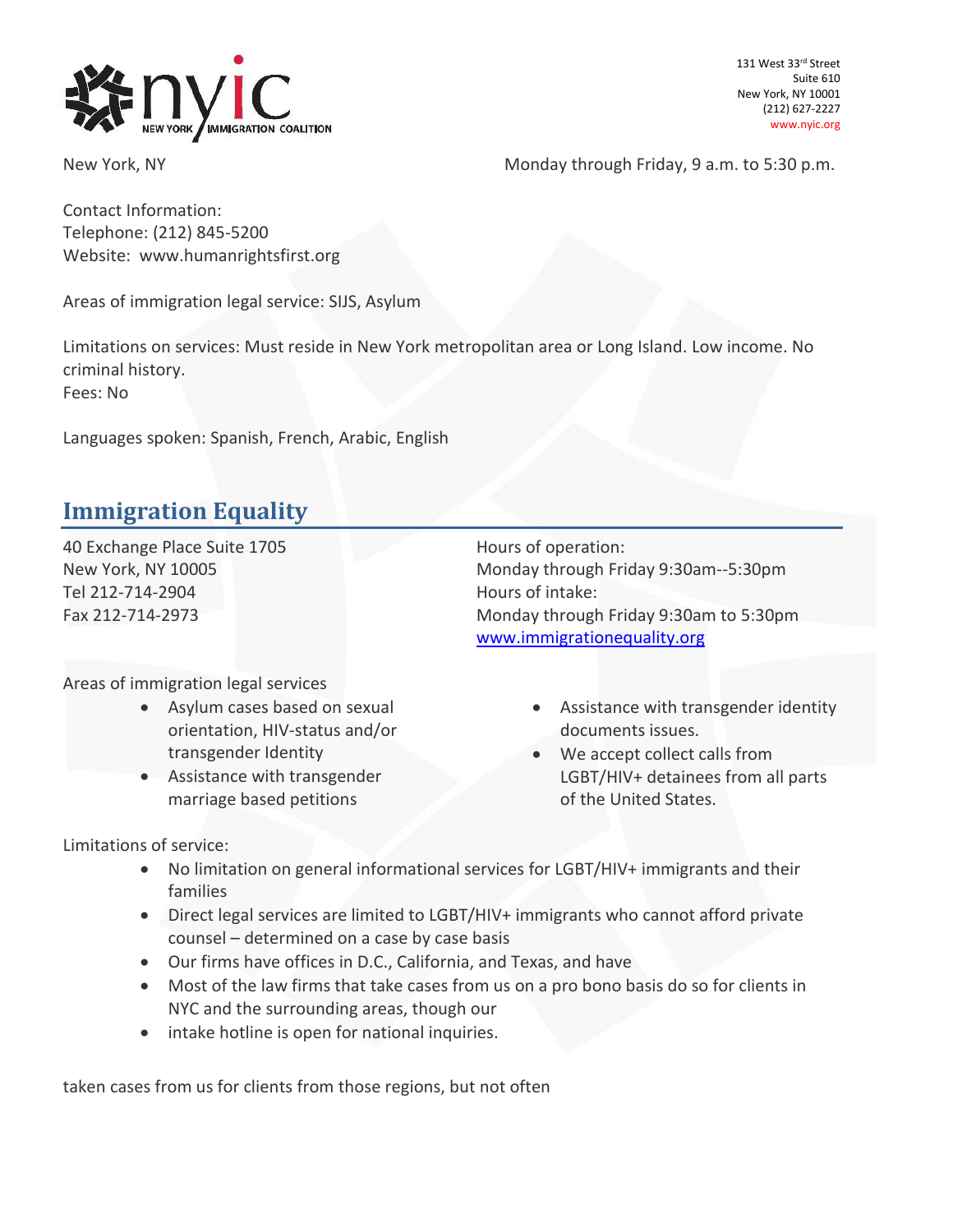

## **Immigrant Justice Corps**

New York, NY

826 Broadway **Broadway Hours of Operation:** 9th Floor Monday-Friday 9:30-5:30

Contact Information: Telephone: 212-844-4600 Email: info@justicecorps.org Website: www.justicecorps.org

Areas of immigration legal service: Citizenship, TPS, Family petitions, FOIAs, DACA, I-90s; asylee/refugee adjustment

Limitations on services: Fellows are in various locations around NYC. For a list of host organizations where the fellows are stationed see our website [http://justicecorps.org/host-orgs/.](http://justicecorps.org/host-orgs/) Income must be less than 200% of poverty level. Fees: No

Languages spoken: English; Spanish; Mandarin; Creole; Portuguese

#### **International Rescue Committee**

6th Floor 10 am to 5 pm New York, New York

263 W. 38th Street Hours of Operation:

Contact Information: Telephone: (212) 377-4750 Email: paula.forero@rescue.org Website: http://www.rescue.org/us-program/us-new-york-ny

Areas of immigration legal service: Citizenship, Consular Processing, TPS, Family petitions, FOIAs, DACA

Limitations on services: Call for more information about walk-in hours and appointments. Fees: Yes

Languages spoken: English, Spanish, French, Fulani, Wolof

# **Justice For Our Neighbors (Lower Manhattan Office)**

Hours of Operation: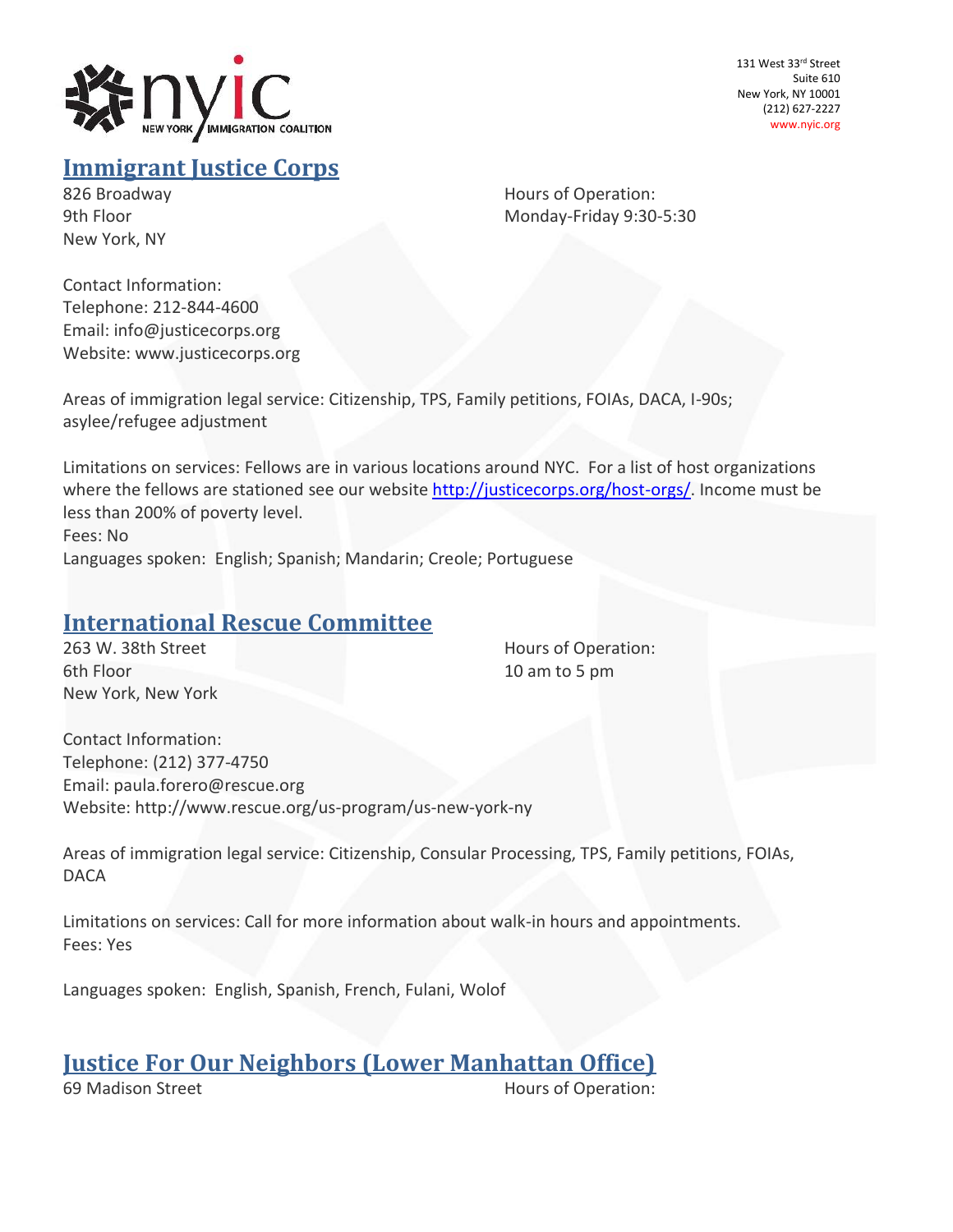

Chinese United Methodist Church 1st Saturday of each month New York, NY 10:00am - 2:00pm

Contact Information: Telephone: (212) 267-6464 Website: http://nyac-jfon.org/

Areas of immigration legal service: VAWA, U Visas, T Visas, Citizenship, SIJS, Asylum, Student Visas, Consular Processing, Deportation/removal defense, TPS, Family petitions, Employment-based, FOIAs, Waivers, DACA

Limitations on services: By appointment only Fees: No

Languages spoken: English, Spanish

## **Legal Aid Society-Immigration Law Unit**

199 Water Street, 3rd Floor New York, NY 10038 Tel 212-577-3300 [www.legal-aid.org](http://www.legal-aid.org/)

## **Legal Services NYC**

40 Worth Street **Hours of Operation**: New York, New York

Suite 606 Monday - Friday 9:00 a.m. - 5:00 p.m. city-wide

Contact Information: Telephone: 646-442-3602 Website: [www.legalservicesnyc.org](http://www.legalservicesnyc.org/)

Areas of immigration legal service: VAWA, U Visas, T Visas, Citizenship, SIJS, Asylum, Consular Processing, Deportation/removal defense, Family petitions, FOIAs, Waivers. Also Civil Legal Services including Housing, Foreclosure, Public Benefits, Family Law, etc.

Limitations on services: Clients are served by the offices in the borough where they live, must live in one of the five boroughs.

Languages spoken: Spanish, French, Mandarin, Korean, and can make accommodations for others.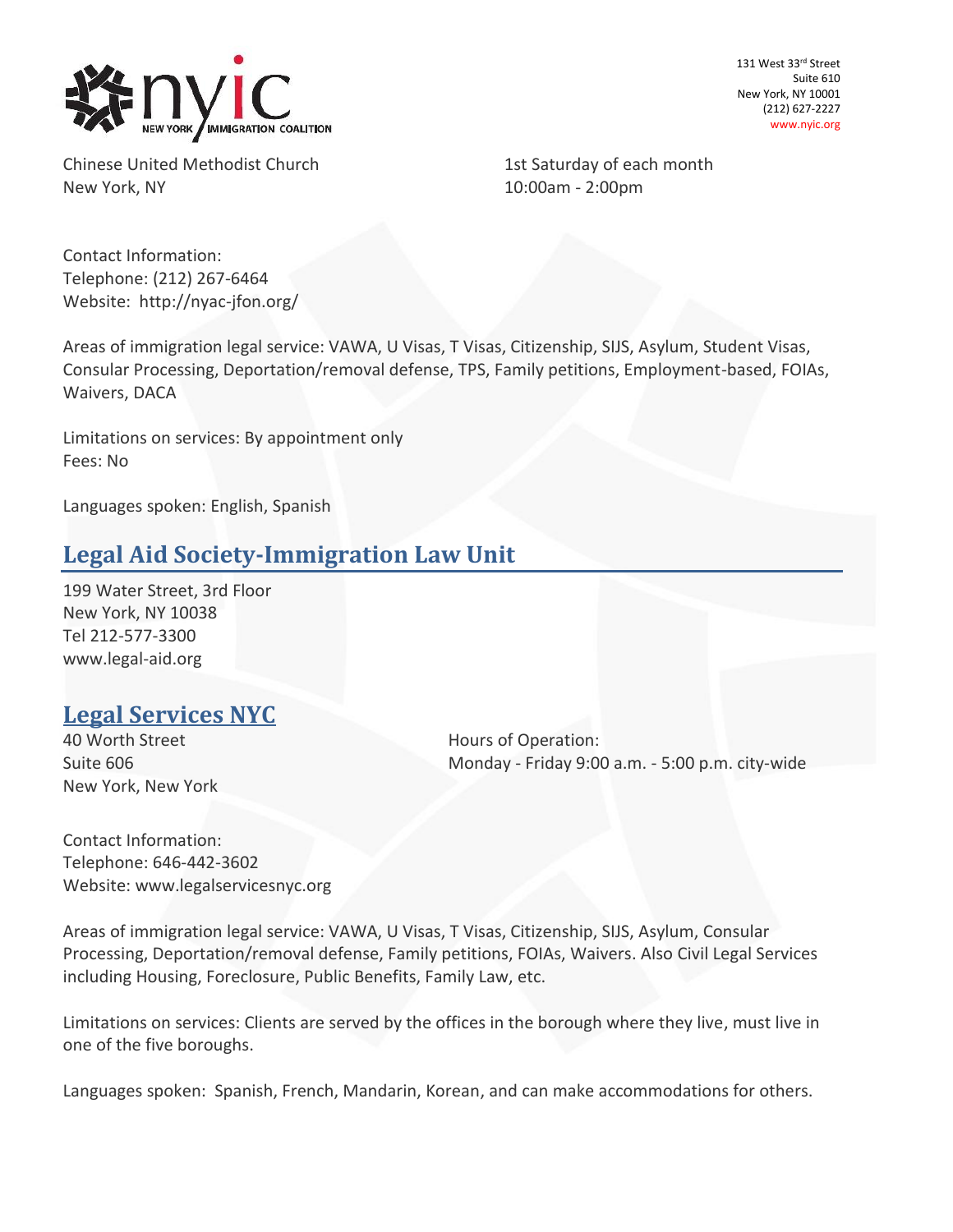

Additional information: Clients should ALWAYS call the LSNYC borough office where they live to determine eligibility for representation.

Legal Services - Brooklyn - (718) 237-5500 & (718) 636-1155 Legal Services - Bronx - (718) 928-3700 Manhattan Legal Services - (646) 442-3100

#### **Lutheran Social Services of New York-Immigration Legal Services**

308 W. 46th Street, 3rd Floor Hours of Operation: p.m.

New York, NY Monday - Friday 9:00 a.m. - 6:00

Contact Information: Telephone: 212 265 1826 Email: [mfortin@lssny.org](mailto:mfortin@lssny.org) Website: [www.lssny.org](http://www.lssny.org/)

Areas of immigration legal service: VAWA, U Visas, T Visas, Citizenship, SIJS, Asylum, Consular Processing, Deportation/removal defense, TPS, Family petitions, FOIAs, Waivers, DACA

Limitations on services: By appointment only Fees: Yes, Sliding Scale Languages spoken: English, Spanish, French, Gujarati.

#### **New York Legal Assistance Group (NYLAG)**

450 West 33rd Street, 11th Floor New York, NY 10001 [www.nylag.org](http://www.nylag.org/)

#### **Northern Manhattan Improvement Corporation (NMIC)**

45 Wadsworth Avenue **Hours of Operation:** 

New York, NY 9:00 a.m. -5:00 p.m. Monday- Friday

Contact Information: Telephone: 2128228300 Email: Jenniferanzardo@nmic.org Website: NMIC.org

Areas of immigration legal service: VAWA, U Visas, T Visas, Citizenship, SIJS, TPS, Family petitions,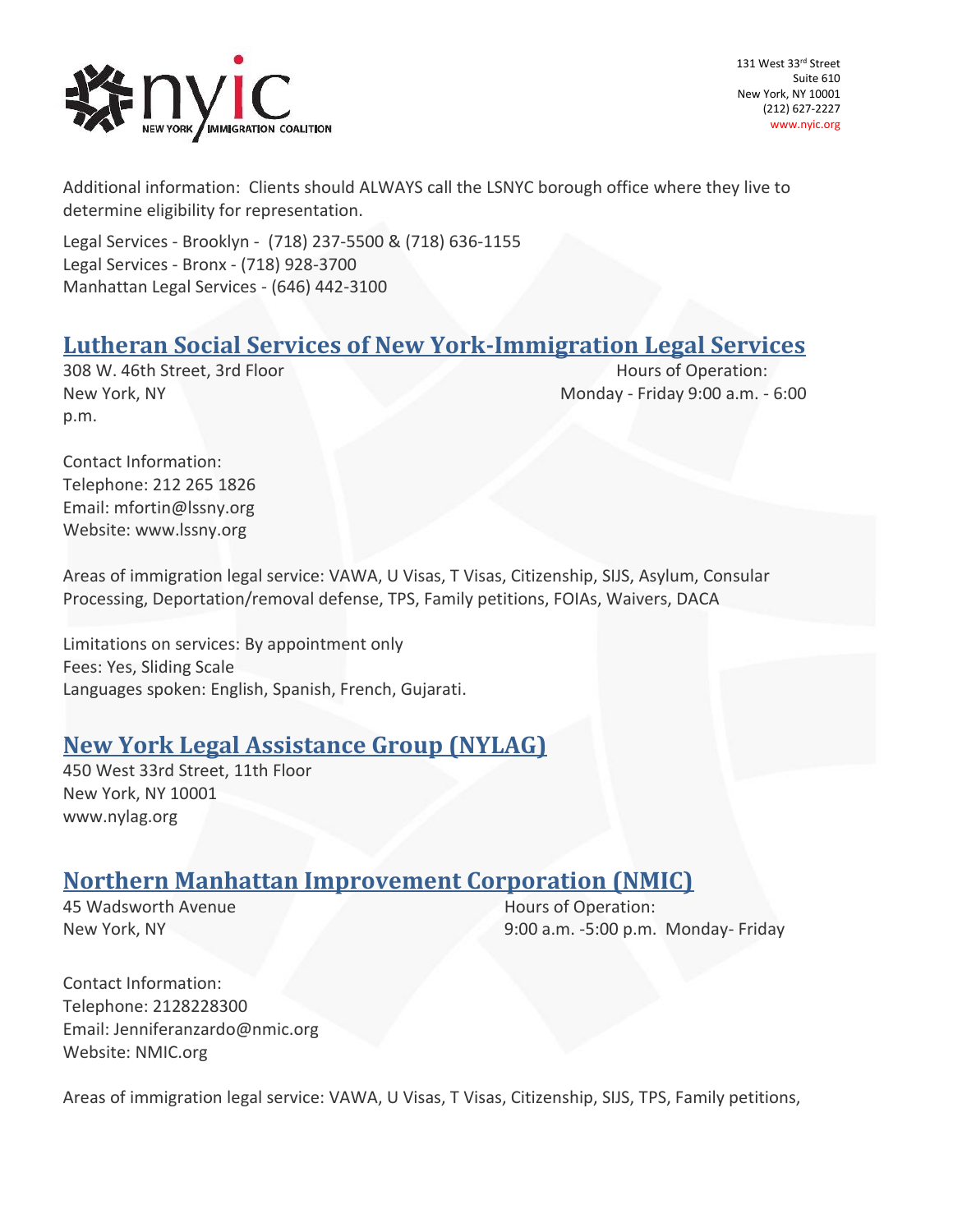

FOIAs, DACA

Limitations on services: Immigration intakes are conducted every Wednesday beginning at 9:00 a.m. on a walk in basis. Arrive early as space is limited. Fees: No

Languages spoken: English, Spanish

#### **Sanctuary for Families**

P.O. Box 1406 **Hours** of Operation: New York, New York (Manhattan)

Wall Street Station 9:00 a.m. to 5: p.m. from Monday to Friday

Contact Information: Telephone: (212) 349-6009 Email: evelyn@sffny.org Website: ssanctuaryforfamilies.org

Areas of immigration legal service: VAWA, U Visas, T Visas, Citizenship, SIJS, Asylum, Consular Processing, Deportation/removal defense, Family petitions, FOIAs, Waivers, DACA.

Limitations on services: Services are provided to victims of domestic violence, sex and labor trafficking. Fees: No

Languages spoken: All (through interpretation).

Additional information: We have immigration attorneys housed at each of the New York City Family Justice Centers as well as our main office. Potential clients may call the main office number and follow instructions for leaving a message depending on the county in which they live

#### **The Door A Center of Alternatives, Inc. /Legal Services Center**

555 Broome Street (between 6th Avenue & Varick) New York, NY, 10013 Mailing Address: 555 Broome St New York, NY, 10013

 Tel 212-941-9090 Fax 212-941-9579 Hours of operation: Monday through Friday 9:00am--9:00pm BY APPOINTMENT ONLY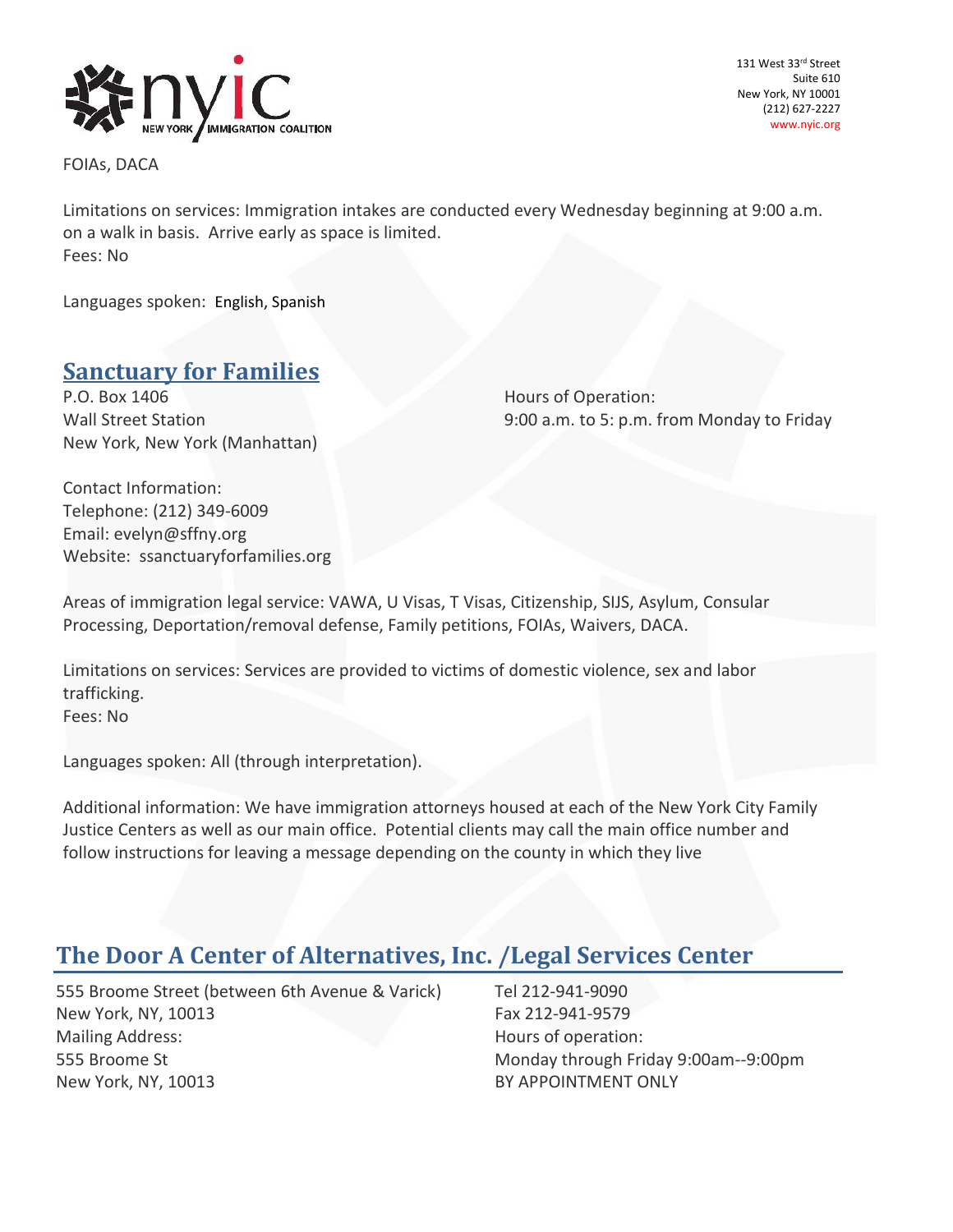

Areas of immigration legal services

- U-visa
- T-visa
- DACA
- Family-based petitions

Limitations of service:

• The Door serves members up to age 21 years old.

## **United Jewish Council of the East Side**

235 East Broadway New York, NY 10002 [www.ujces.org](http://www.ujces.org/)

# **United Methodist Committee on Relief Justice for Our Neighbors**

Chinese United Methodist Church 69 Madison Street New York, NY 10002 Tel 212-267-6464 BY APPOINTMENT ONLY

## **UnLocal, Inc.**

233 Fifth Avenue Suite 4A New York, NY 10016 Tel: 646-216-8210 Email: [info@unlocal.org](mailto:info@unlocal.org) Hours: 10 A.M. – 6 P.M. INTAKE BY APPOINTMENT

Areas of Immigration Legal Services:

- Removal Defense
- DACA
- Advanced Parole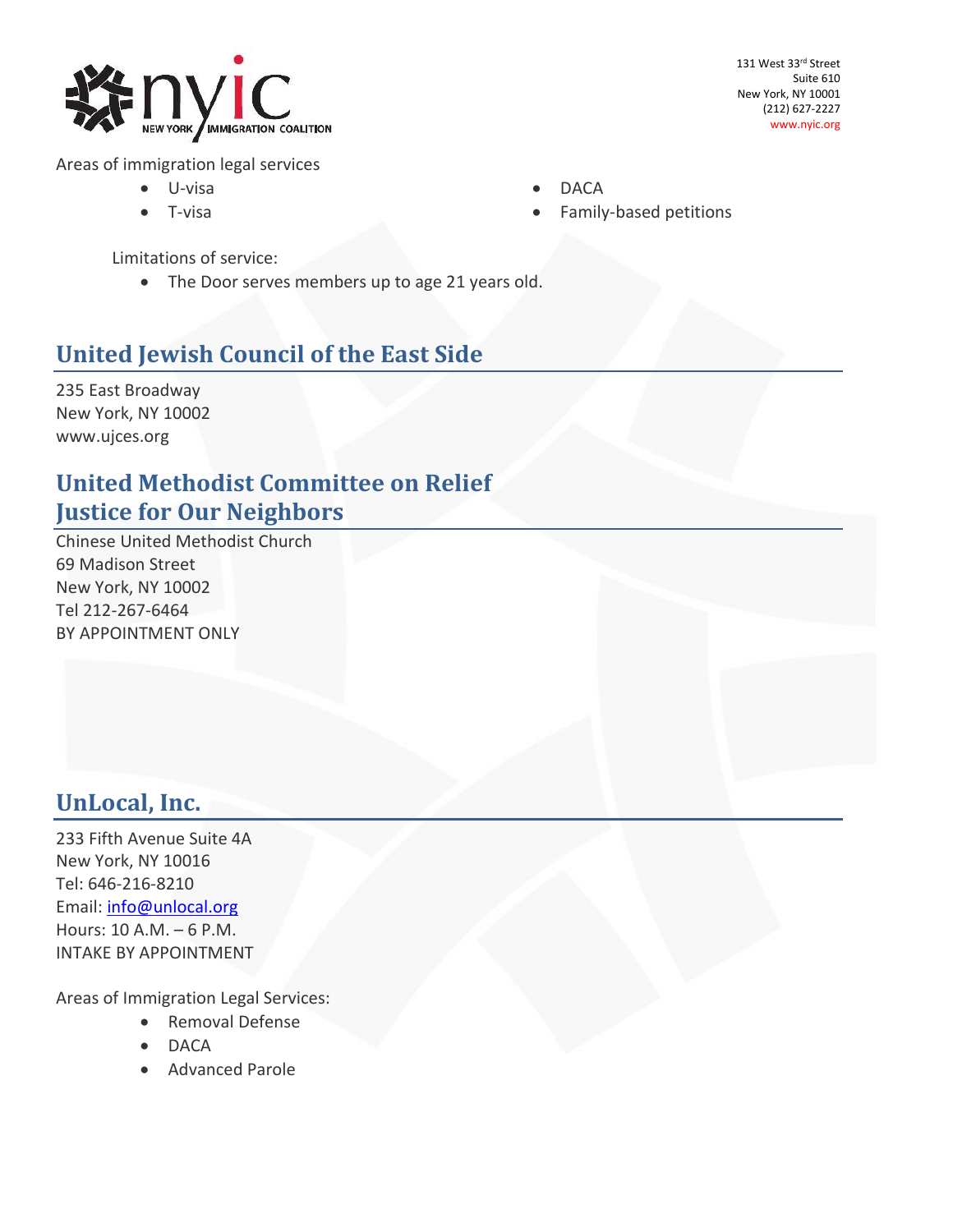

Limitations of Service:

- Charges fees
- Income restrictions- 200% of the poverty line or less.

Languages: English, Spanish.

*Queens*

## **Asian Americans for Equality**

133-04 39th Avenue Flushing, NY 11354 Tel 347-438-0062 Hours of intake: Monday through Friday 9:00am to 5:00pm [www.aafe.org](http://www.aafe.org/)

#### **Catholic Migration Office**

47-01 Queens Blvd Sunnyside, NY 11104 Tel 347-472-3500 Fax 718-392-5170

Areas of immigration legal services:

- VAWA
- Naturalization
- Adjustment of status
- Consular processing

Limitations of service:

- Will not represent detainees
- Will represent people in removal proceedings
- Must reside within 50 states

## **Emerald Isle Immigration Center**

59-26 Woodside Avenue **Hours** Hours of Operation:

 Monday through Friday 9:00am to 5:00pm Hours of intake: Every Friday 9:30am to 4:00pm BY APPOINTMENT ONLY

- Asylum
- Perm, non-immigrant worker
- Student Visa's
- Will represent people with criminal history but with our discretion
- Does not matter about legal status
- We charge nominal fees.

Woodside, NY North Basic Control of the Mon, Wed, Thu 9AM-5PM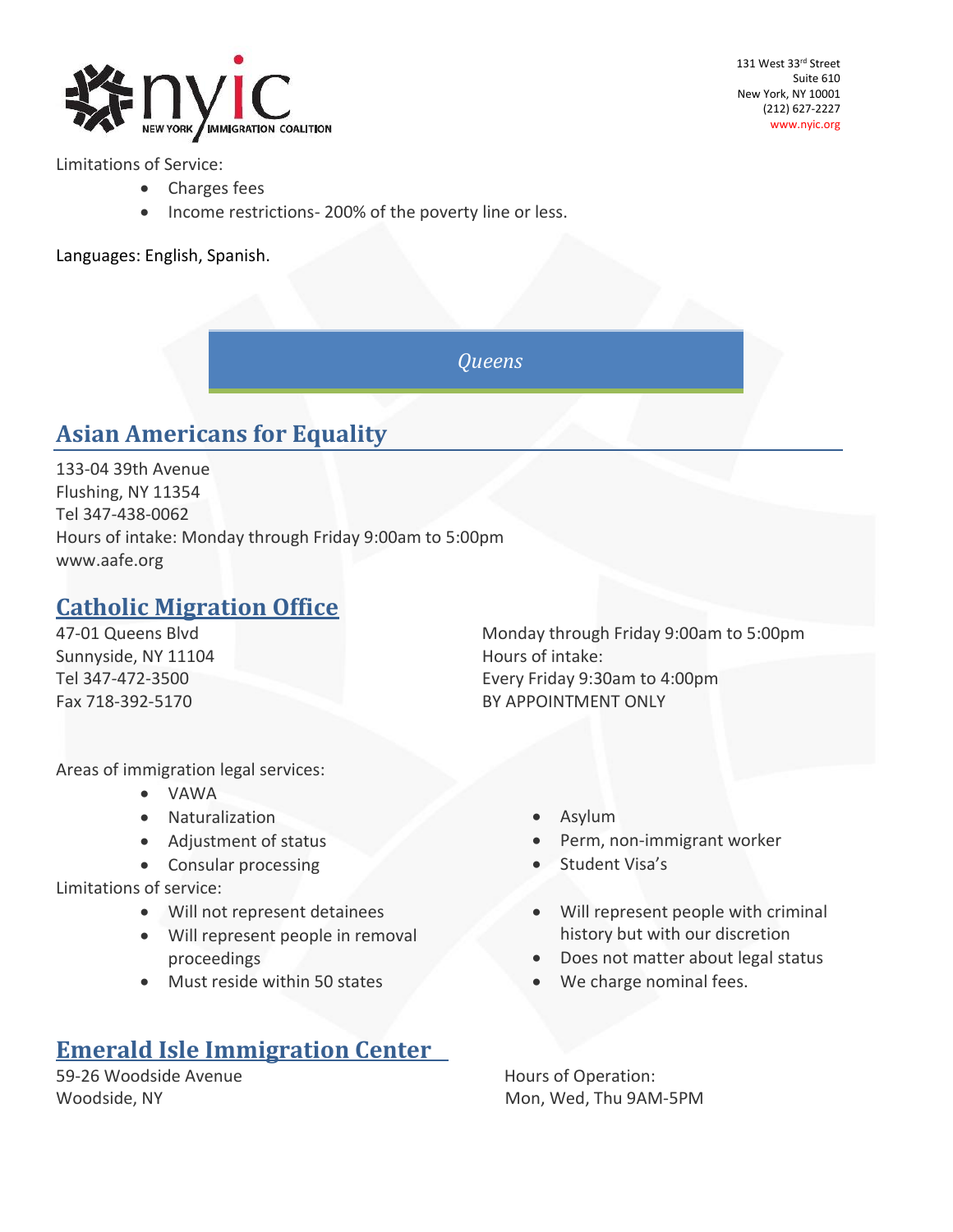

Tues 9AM-8PM Fri 9AM-3PM 1st and 3rd Saturday of each month 9AM-3PM

Contact Information: Telephone: 718-478-5502 Website: www.eiic.org

Areas of immigration legal service: Citizenship, Consular Processing, TPS, Family petitions, FOIAs, DACA

Limitations on Service: Immigration legal services provided to residents of New York City, Irish citizens and lawful permanent residents seeking to naturalize. Fees: No Languages spoken: English, Spanish

Additional information: By appointment only.

#### **Flushing Immigration Center**

39-07 Prince St., Contact Information: Suite 2B Telephone: 718-640-9223 Flushing, NY Website: www.cuny.edu/citizenshipnow

Areas of immigration legal service: Deferred Action for Childhood Arrivals (DACA), Naturalization/Citizenship, Temporary Protected Status (TPS) Fees: No

Languages spoken: English, Spanish (limited), Chinese and Korean

#### **Immigration Advocacy Services, Inc.**

36-16 Astoria Blvd. South ImmigrationAdvocacy.com Tel: 718-956-8218 Email: [Meloni25@iasny.org](mailto:Meloni25@iasny.org)

Hours: Mon-Thurs 9-4:30. Fri 9-1.

Areas of Legal Service: Family-Based Immigration Law, Naturalization and Citizenship, DACA, TPS. Languages: Greek, Spanish, Italian, Urdu, Hindi, Punjabi, English.

#### **Jacob A. Riis Neighborhood Settlement**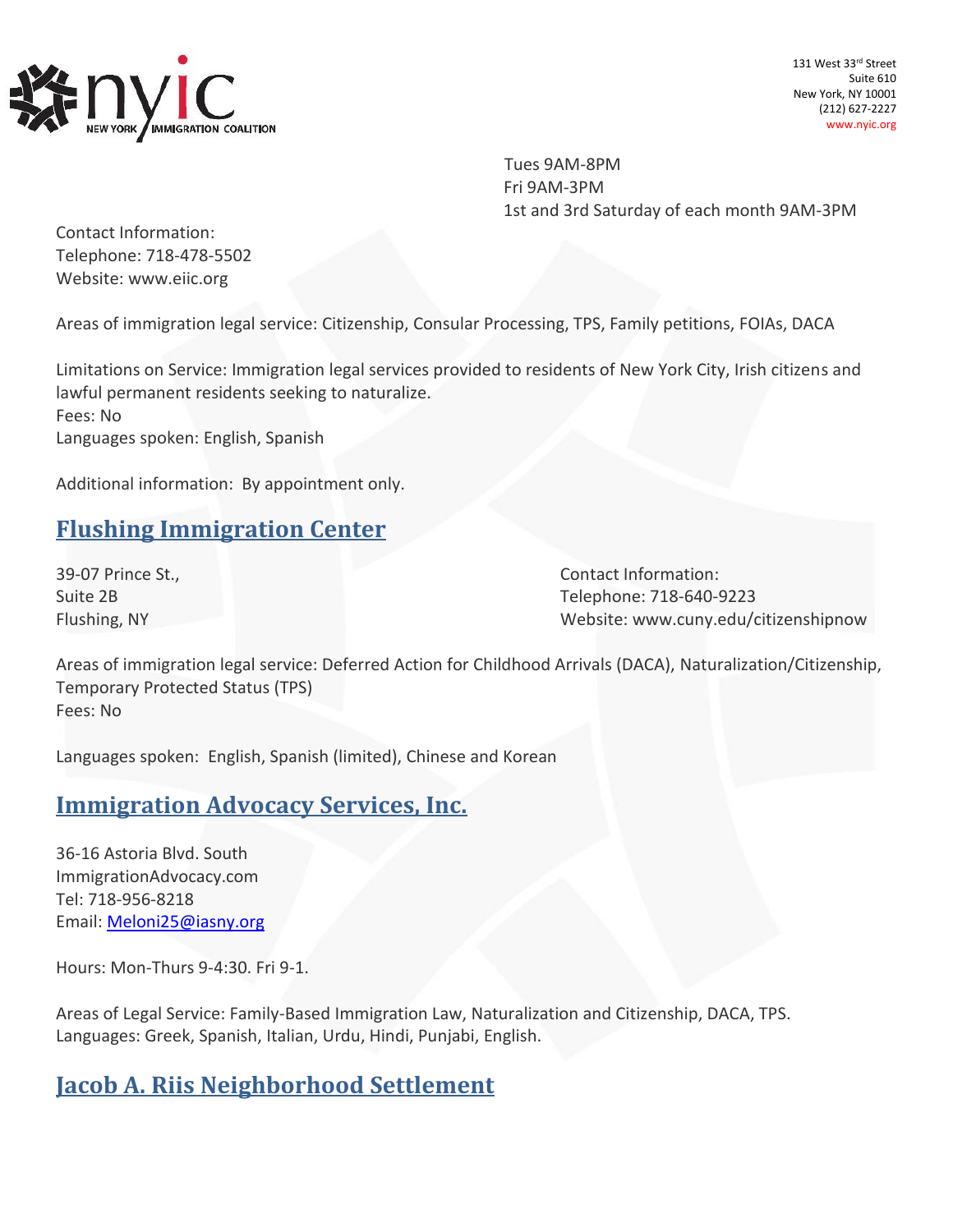

10-25 41st Ave Long Island City, NY 11101 718-784-7447 ext. 129 Closest subway stop: F train at 21st St/Queensbridge; N, Q, 7 at Queensborough Plaza

Services offered: Attorney will screen for all forms of immigration relief and benefits including citizenship, Deferred Action for Childhood Arrivals (DACA), adjustment of status, family-based petitions, asylum, and TPS, among others. We will represent clients for affirmative immigration benefits, but will refer out for asylum and employment-based cases.

Languages: English, Spanish, French

Appointments: Services offered by appointment only. Please call 718-784-7447 ext. 129 for an appointment.

#### **Justice For Our Neighbors (Flushing Office)**

150-20 Barclay Avenue **Hours** Hours of Operation: Flushing, NY 6:00pm - 9:00pm

La Promesa Mission 2nd Wednesday of each month

Contact Information: Telephone: 718-762-1647 Website: http://nyac-jfon.org/

Areas of immigration legal service: VAWA, U Visas, T Visas, Citizenship, SIJS, Asylum, Student Visas, Consular Processing, Deportation/removal defense, TPS, Family petitions, Employment-based, FOIAs, Waivers, DACA

Limitations on services: By appointment only Fees: No

Languages spoken: English, Spanish

#### **MinKwon Center for Community Action**

136-19 41st Avenue 3rd Floor Flushing, NY 11355 Tel 718-460-5600 Fax 718-445-0032

Areas of immigration legal services:

Naturalization(N-400 & N-600) Adjustment of Status

 Hours of operation: Monday through Friday 9:00am to 6:00pm Hours of intake: BY APPOINTMENT ONLY [www.minkwon.org](http://www.minkwon.org/)

Limitations of service: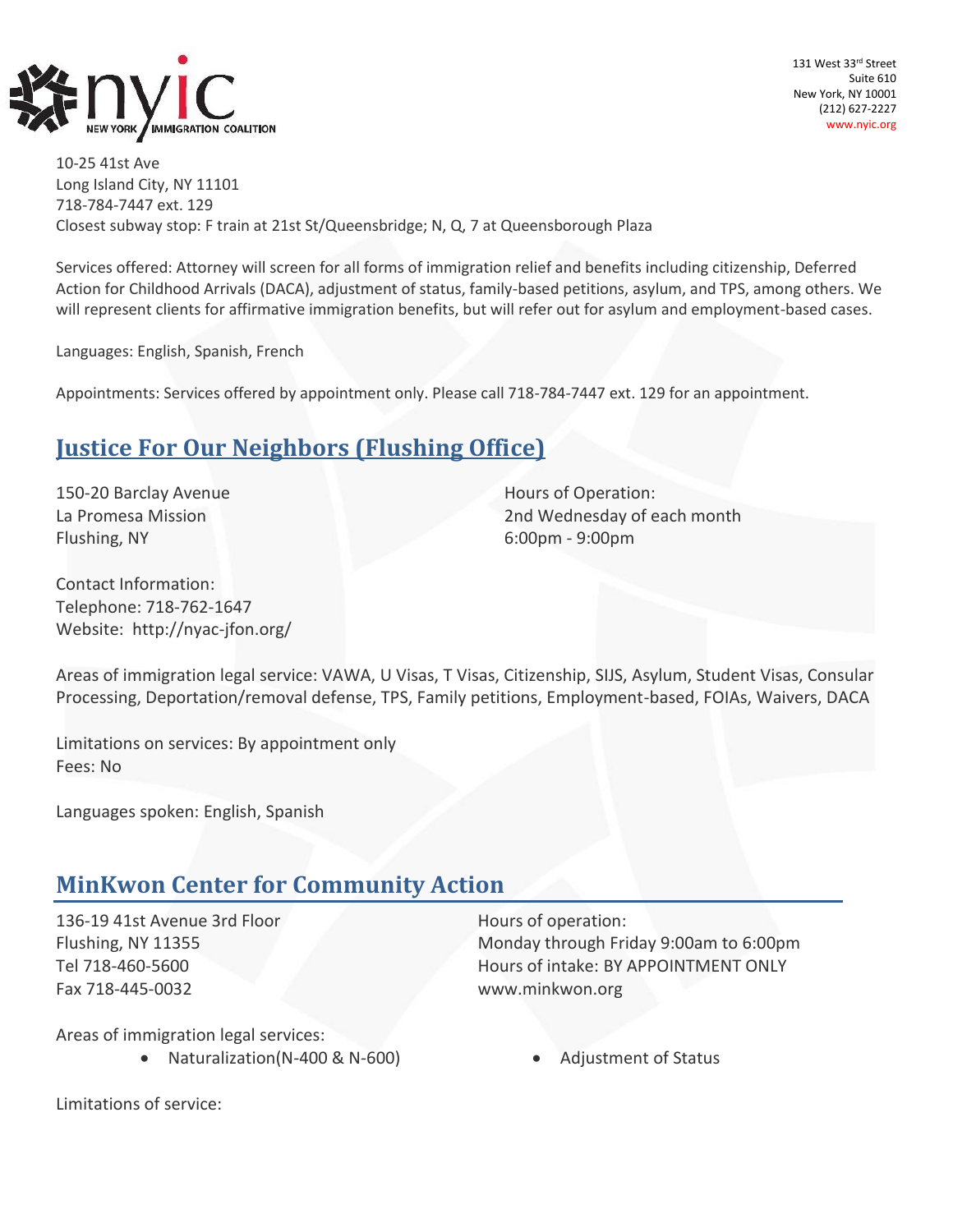

Korean and Chinese Americans due to language capacity

#### **Sanctuary for Families**

126-02 82nd Avenue Kew Gardens, NY 11415 Hours of operation: Monday-Friday 9 am and 3 pm

## **Queens Legal Services**

89-00 Sutphin Boulevard Suite 260 Jamaica, NY 11435 Tel 347-592-2200

 42-15 Crescent Street Long Island City, NY 11101 Tel 347-592-2200

Hours of Operation: Mon-Fri 9-5 [www.queenslegalservices.org](http://www.queenslegalservices.org/)

Areas of Legal Service: U & T Visas, Battered Spouse Waivers, VAWA Self-Petitions, family-based petitions, naturalization, asylum, removal defense, SIJS, green card renewal, etc (NO DACA, TPS)

## **United Methodist Committee on Relief Justice For Our Neighbors**

La Promesa Presbyterian Mission of Flushing 150-20 Barclay Avenue Flushing, NY 11355 Tel 917-609-9879 BY APPOINTMENT ONLY

#### **York College Immigration Center**

94-20 Guy R. Brewer Blvd. Jamaica, NY

Contact Information: Telephone: 718-262-2983 Website: www.cuny.edu/citizenshipnow

Areas of immigration legal service: Deferred Action for Childhood Arrivals (DACA), Naturalization/Citizenship, Temporary Protected Status (TPS)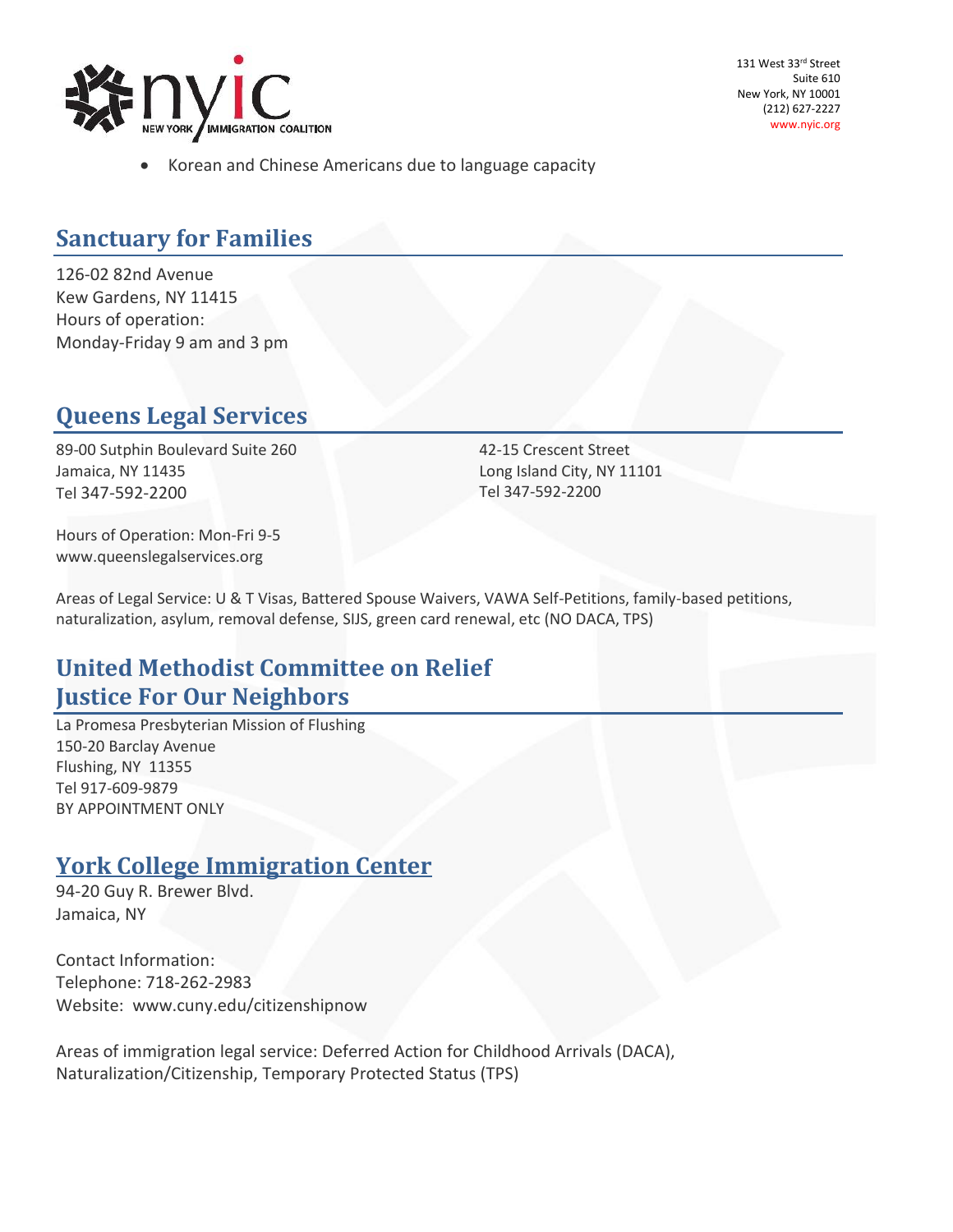

Limitations on services: Fees: No

Languages spoken: English and Spanish

*Staten Island*

#### **CUNY Citizenship Now!**

**College of Staten Island, El Centro, and Project Hospitality Immigration Center at The Help Center**

514 Bay Street Staten Island, NY 10304 Tel 718) 273-6737

Contact Information: Telephone: 718-448-3470 Website: www.cuny.edu/citizenshipnow

Areas of immigration legal service: Deferred Action for Childhood Arrivals (DACA), Naturalization/Citizenship, Temporary Protected Status (TPS)

Limitations on services: Fees: No

Languages spoken: English, Spanish and Polish

#### **Staten Island Legal Services**

36 Richmond Terrace, Suite 205 Hours of Operation:

Staten Island, New York Monday through Friday 9 AM to 5 PM

Contact Information: Lorilei Williams, Telephone: (718) 233-6480 Email: lawilliams@lsnyc.org Website: http://www.statenislandlegalservices.org

Areas of immigration legal service: VAWA, U Visas, T Visas, Citizenship, SIJS, Asylum, Consular Processing, Deportation/removal defense, Family petitions, FOIAs, Waivers Languages spoken: All languages either through in-person or telephonic interpretation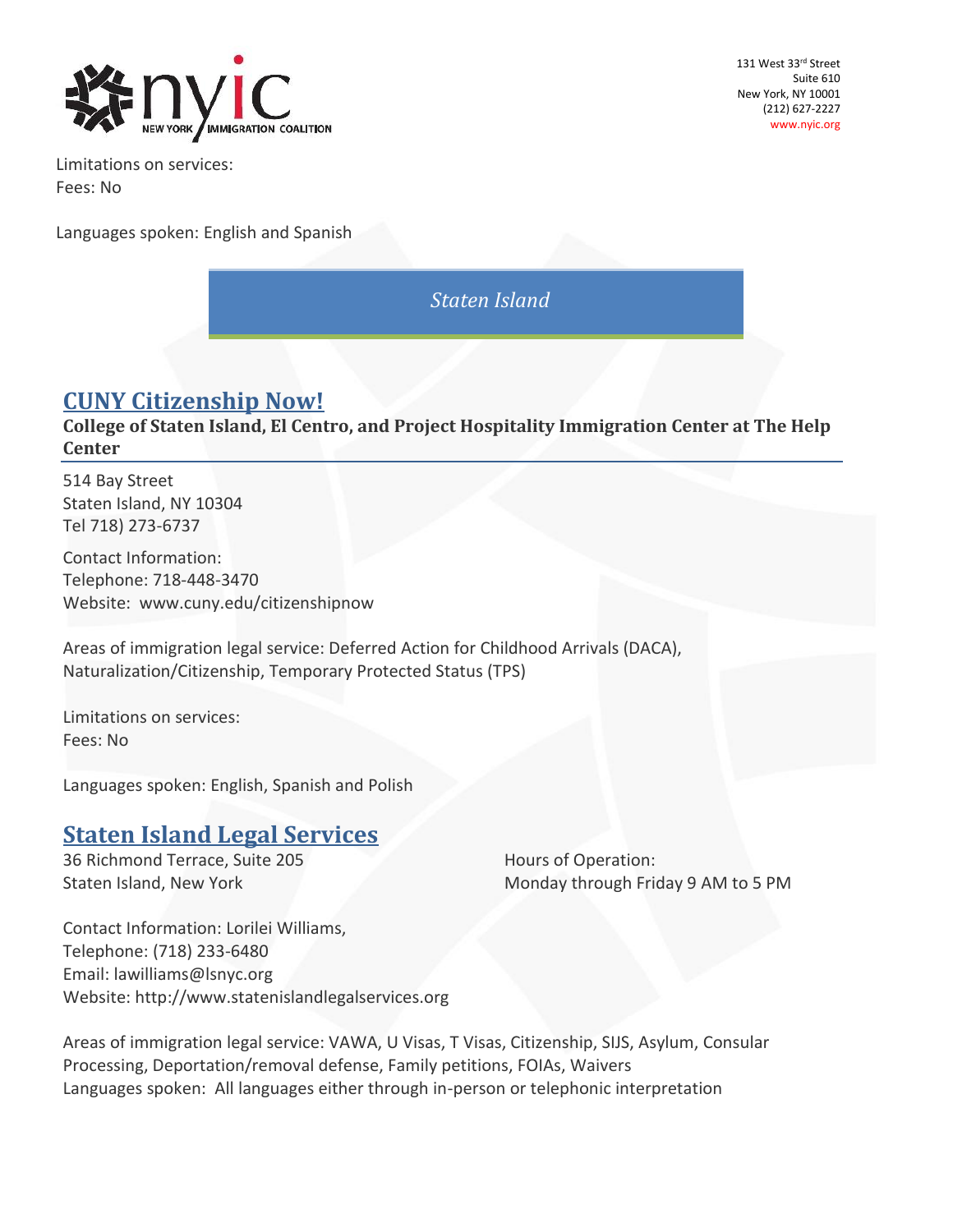

Limitations on certain undocumented persons due to LSC regulations. Undocumented clients must have suffered some type of U qualifying crime anywhere (does not have to be eligible for U). This allows us to represent asylum seekers, SIJS applicants, etc. Must generally be low-income.

Fees: No

*Upstate*

# **Albany County**

## **Catholic Charities Diocese of Albany**

40 North Main Avenue Albany, NY 12203 Tel 518-453-6650 Fax 518-453-6792 [www.ccrcda.org](http://www.ccrcda.org/)

#### **Empire Justice Center**

119 Washington Ave. Albany, New York 12210 Phone 518-462-6831, ex. 104 **BY APPOINTMENT ONLY**

# **U.S. Committee for Refugees and Immigrants**

991 Broadway, Suite 223 Albany, NY 12204 Tel 518-459-1790 Fax 518-459-1876

**Erie County**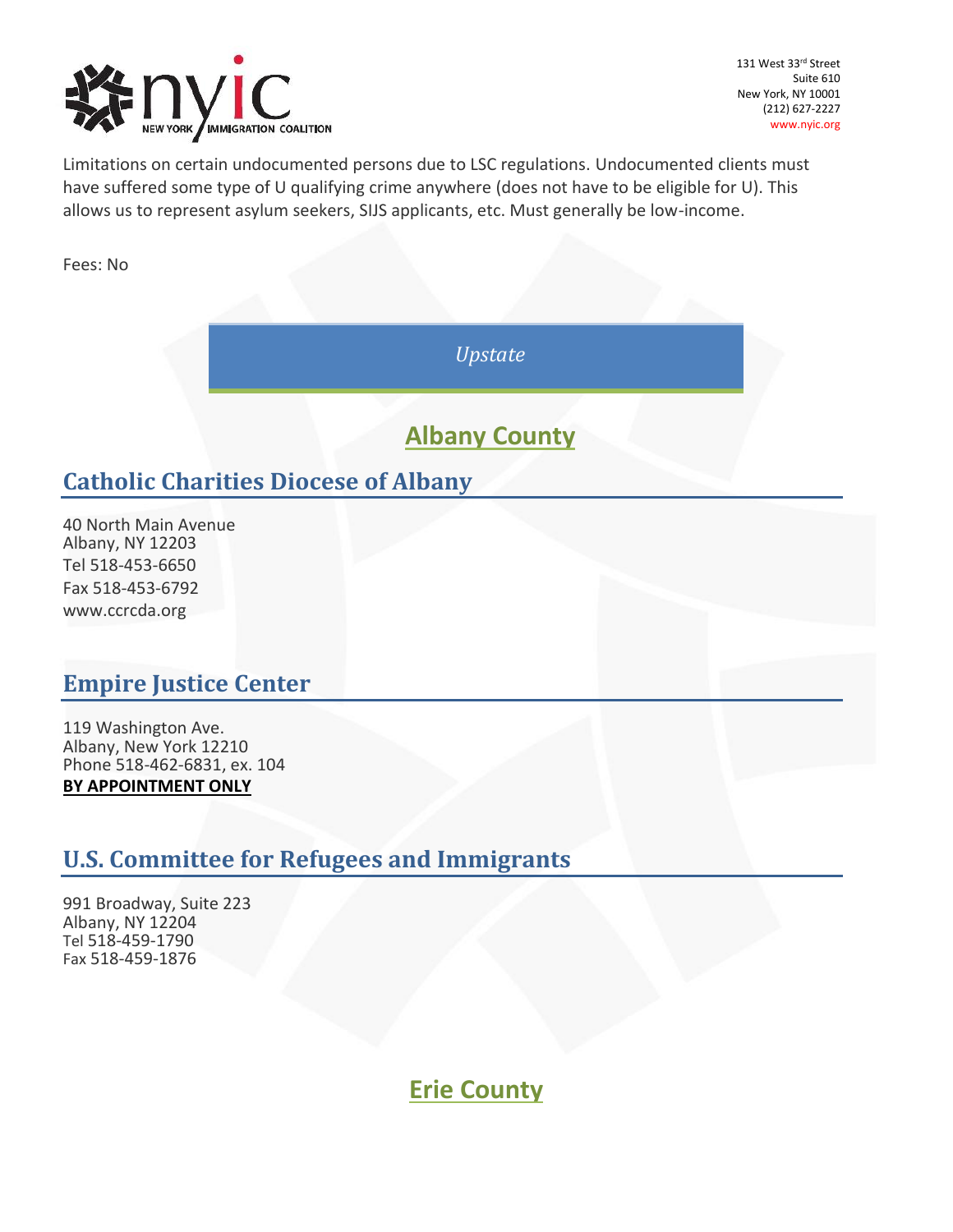

#### **Erie County Bar Association Volunteer lawyers project, Inc.**

237 Main Street Suite 1000 Buffalo, NY 14203 Tel 716-847-0662 Fax 716-847-0307 [www.ecbavlp.com](http://www.ecbavlp.com/)

#### **Journey's End refugee Services Inc**

184 Barton Street Buffalo, NY 14213 Tel 716-882-4963 [www.jersbuffalo.org](http://www.jersbuffalo.org/)

#### **VIVE**

50 Wyoming Avenue Buffalo, NY 14215 Tel 716-892-4354 Fax 716-892-6191 <http://www.vivelacasa.org/>

## **Livingston County**

#### **Geneseo Migrant Center**

27 Lackawanna Ave. Mt. Morris, New York 14510 Tel (585) 658-7960 [www.migrant.net](http://www.migrant.net/)

#### **Saathi of Rochester**

7 Dugway Road Dansville, NY 14437 [www.saathiofrochester.org](http://www.saathiofrochester.org/)

**Monroe County**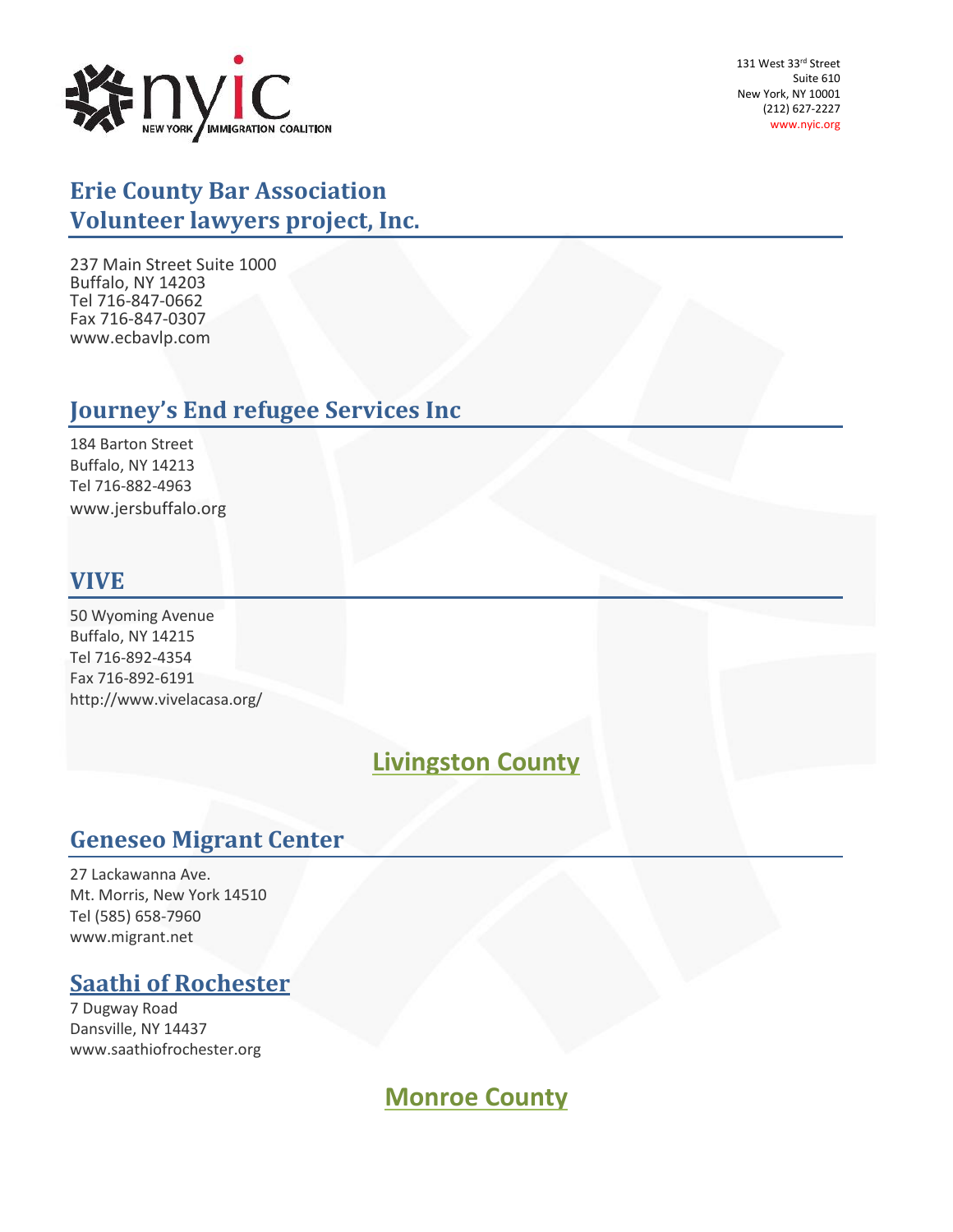

# **Catholic Family Center**

131 West 33rd Street Suite 610 New York, NY 10001 (212) 627-2227 www.nyic.org

87 N. Clinton Ave. Rochester NY 14604 Tel (585)546-7220 Fax (585)232-6486

Hours of Operation: Monday through Friday 9:00am to 5:00pm **BY APPOINTMENT ONLY**

[www.cfcrochester.org](http://www.cfcrochester.org/)

- Travel docs
- Replacement of lost docs
- C/H parole issues

Areas of immigration legal services

- Refugee and C/H entrant clients adjustment
- EAD

Limitations of service:

• NO services to the undocumented

**If we cannot handle a case we will make referrals**

#### **Legal Aid Society of Rochester**

One West Main Street Room 800 Rochester, NY 14614 Tel 585-232-4090 Fax 585-232-2352 [www.lasroc.org](http://www.lasroc.org/)

#### **Oneida County**

#### **Mohawk Valley Resource Center for Refugees**

309 Genesee Street Utica, NY 13503 Tel 315-738-1083 Fax 315-738-1168 [www.mvrcr.org](http://www.mvrcr.org/)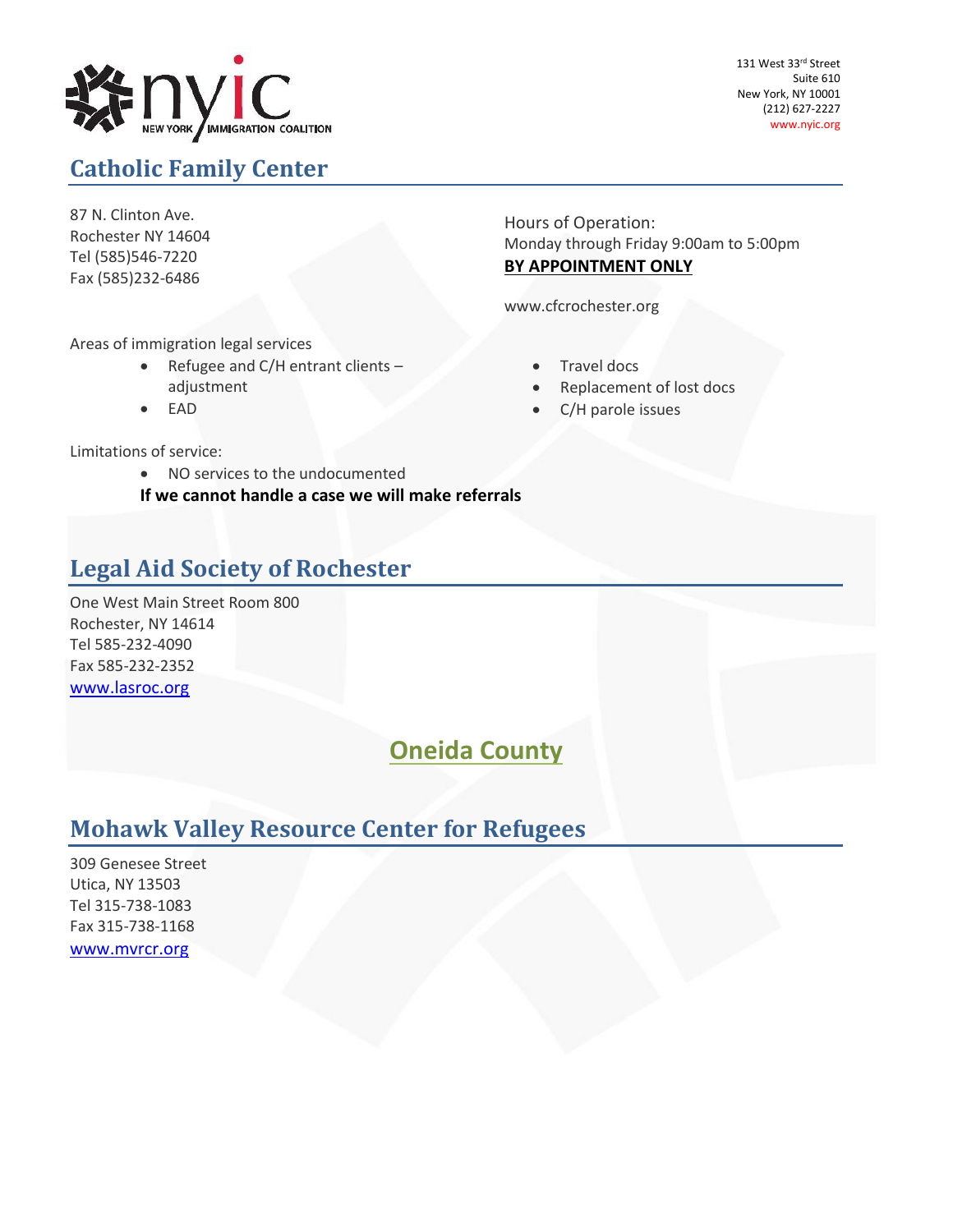

# **Oneida County**

# **Volunteer Lawyers Project of Onondaga County**

221 S. Warren St., Suite 320 Syracuse NY 13202 Onvlp.org Tel: 315-471-3409 Email: [info@onvlp.org](mailto:info@onvlp.org) Hours 8:30 AM – 4:30 PM

Areas of Legal Service: General immigration consultations, Naturalization and Citizenship, DACA, SIJS, TPS Intakes conducted through ONA centers in Syracuse and Utica.

# **Oswego County**

## **Oswego County Board of Cooperative Educational Services (BOCES)**

179 County Route 64 Mexico, NY 13114 Tel 315-963-4251 [www.oswegoboces.org](http://www.oswegoboces.org/)

> *Lower Hudson Valley: Westchester, Putnam, Rockland*

# **Catholic Charities Community Services of Westchester/Putnam**

**Westchester/Putnam:** Yonkers Tel 914-476-2700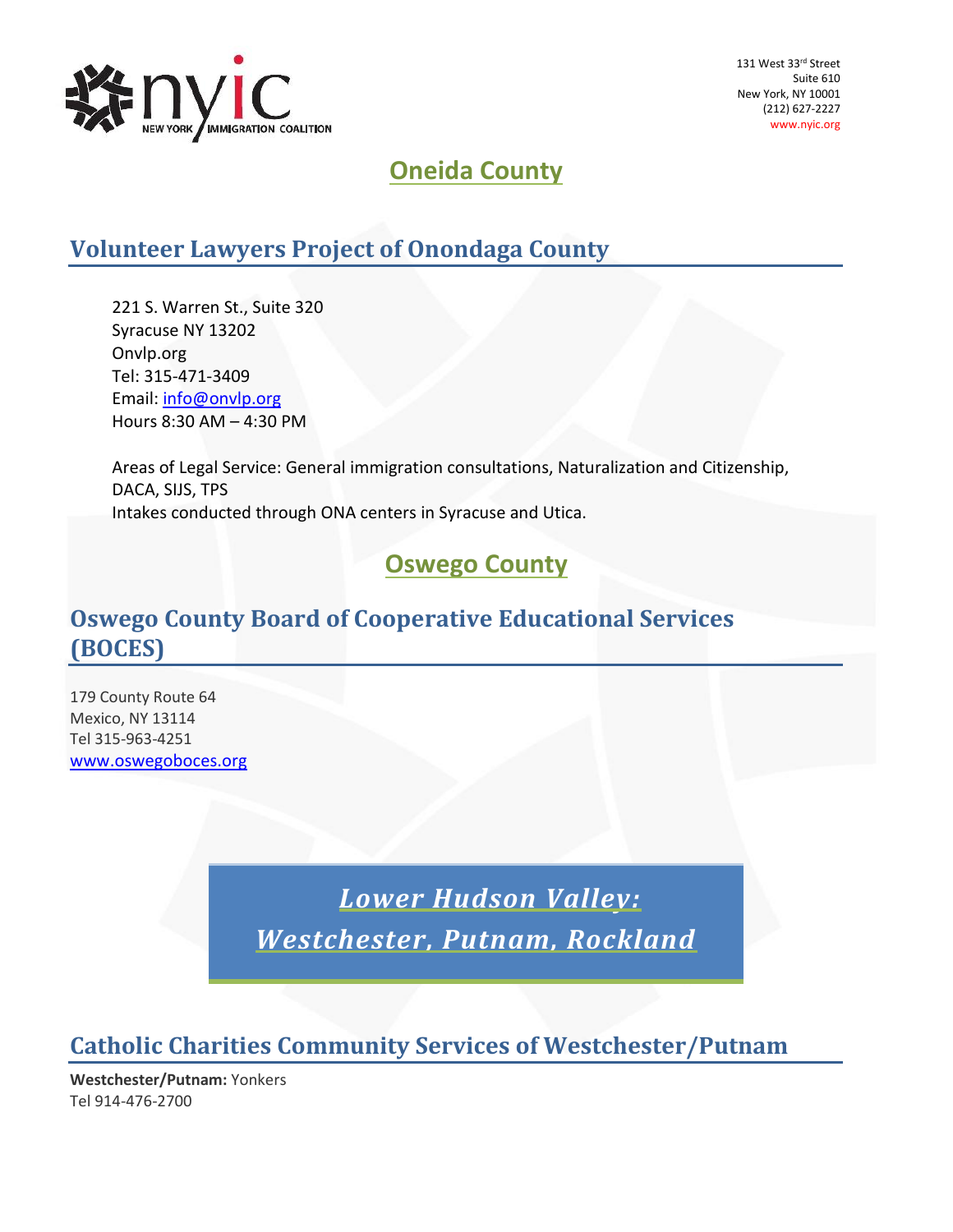

http://www.catholiccharitiesny.org/ **Rockland:** Haverstraw (845) 942-5791 www.ccsrockland.org

# **Community Resource Center (ONA Opportunity Center)**

Mamaroneck (914) 835-1512 www.ccrny.org

# **Empire Justice Center**

White Plains and Mount Vernon (914) 595-0910 ext 3 www.empirejustice.org

# **Haitian American Cultural and Social Organization**

Spring Valley (845) 352-5897

## **Hudson Valley Community Coalition**

Countywide (914) 939-0314 www.hvccoalition.org

#### **Hudson Valley Justice Center**

Yonkers (914) 308-3490 ext 100

# **Immigration Justice Clinic at John Jay Legal Services**

White Plains (914) 422-4333